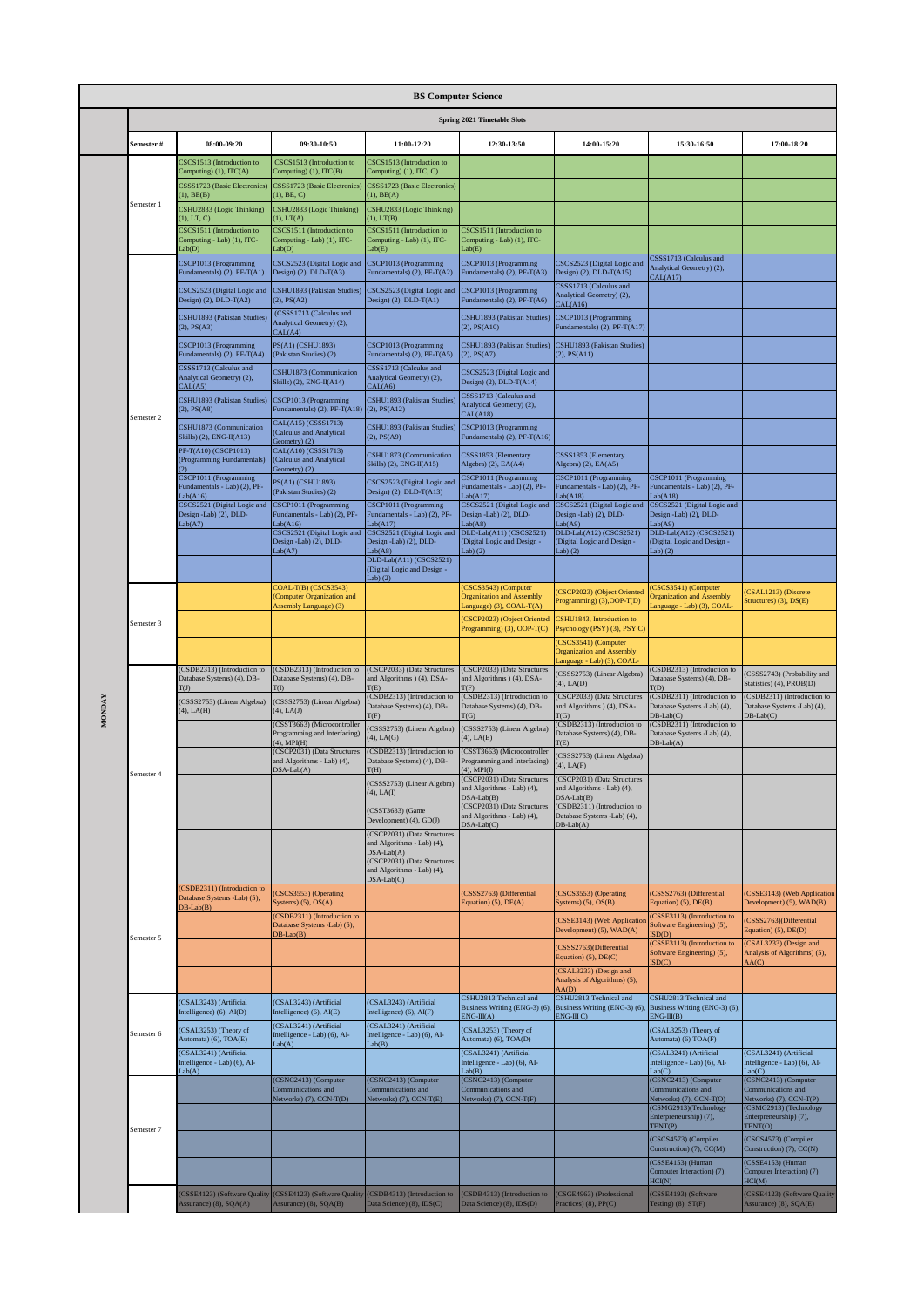|         | Semester 8 | (CSSE4193) (Software<br>Testing) $(8)$ , $ST(B)$                                   | (CSSE4193) (Software<br>Testing) $(8)$ , $ST(A)$                                     |                                                                                    |                                                                                     |                                                                                      | CSGE4963) (Professional<br>Practices) (8), PP(D)                                     | (CSAL4243) (Introduction to<br>Machine Learning) (8),<br>ML(F)                       |
|---------|------------|------------------------------------------------------------------------------------|--------------------------------------------------------------------------------------|------------------------------------------------------------------------------------|-------------------------------------------------------------------------------------|--------------------------------------------------------------------------------------|--------------------------------------------------------------------------------------|--------------------------------------------------------------------------------------|
|         |            |                                                                                    |                                                                                      |                                                                                    |                                                                                     |                                                                                      | (CSAL4243) (Introduction to<br>Machine Learning) (8),<br>ML(E)                       |                                                                                      |
|         | Semester # | 08:00-09:20                                                                        | 09:30-10:50                                                                          | 11:00-12:20                                                                        | 12:30-13:50                                                                         | 14:00-15:20                                                                          | 15:30-16:50                                                                          | 17:00-18:20                                                                          |
|         |            | CSHU1863 (Islamic and<br>Religious Studies) (1), IRS(A)                            | CSHU1823 (English-I<br>Functional English) (1), ENG<br>(A)                           | CSHU1823 (Functional<br>English) (1), ENG-I(C)                                     | CSHU1863 (Islamic and<br>Religious Studies) (1), IRS, C)                            |                                                                                      |                                                                                      |                                                                                      |
|         |            | CSHU1823 (Functional<br>English) (1), ENG-I(B)                                     | CSHU1863 (Islamic and<br>Religious Studies) (1), IRS(B)                              | CSHU2833 (Logic Thinking)<br>$(1)$ , $LT(D)$                                       | CSHU2833 (Logic Thinking)<br>$(1)$ , $LT(E)$                                        |                                                                                      |                                                                                      |                                                                                      |
|         | Semester 1 | CSCS1513 (Introduction to<br>Computing) (1), ITC-(D)                               | CSCS1513 (Introduction to<br>Computing) (1), ITC-E)                                  | CSCS1513 (Introduction to<br>Computing) $(1)$ , ITC- $(X2)$                        | CSCS1513 (Introduction to<br>Computing) $(1)$ , ITC- $(X3)$                         |                                                                                      |                                                                                      |                                                                                      |
|         |            | CSSS1723 (Basic Electronics<br>(1), BE, E)                                         | CSSS1723 (Basic Electronics)<br>(1), BE(D)                                           | CSSS1723 (Basic Electronics)<br>(1), BE(X3)                                        | CSSS1723 (Basic Electronics)<br>$(1)$ , BE $(X2)$                                   |                                                                                      |                                                                                      |                                                                                      |
|         |            | CSHU2833 (Logic Thinking)<br>(1), LT(X3)                                           | CSHU2833 (Logic Thinking)<br>(1), LT(X2)                                             | CSCS1511 (Introduction to<br>Computing - Lab) (1), ITC-<br>Lab(X1)                 | CSCS1511 (Introduction to<br>Computing - Lab) (1), ITC-<br>Lab(X1)                  |                                                                                      |                                                                                      |                                                                                      |
|         |            | CSSS1713 (Calculus and<br>Analytical Geometry) (2),<br>CAL(A1)                     | CSSS1713 (Calculus and<br>Analytical Geometry) (2),<br>CAL(A2)                       | CSHU1873 (Communication<br>Skills) $(2)$ , ENG-II(A3)                              | CSSS1713 (Calculus and<br>Analytical Geometry) (2),<br>CAL(A3)                      | CSHU1873 (Communication<br>Skills) $(2)$ , ENG-II(A5)                                | CSSS1713 (Calculus and<br>Analytical Geometry) (2),<br>CAL(A11)                      | CSSS1713 (Calculus and<br>Analytical Geometry) (2),<br>CAL(A12)                      |
|         |            | CSHU1873 (Communication<br>Skills) $(2)$ , ENG-II(A2)                              | CSHU1873 (Communication<br>Skills) $(2)$ , ENG-II(A1)                                | CSHU1873 (Communication<br>Skills) (2), ENG-II(A6)                                 | CSHU1873 (Communication<br>Skills) (2), ENG-II(A4)                                  | CSCS2523 (Digital Logic and<br>Design) $(2)$ , DLD-T $(A4)$                          | CSHU1873 (Communication<br>Skills) (2), ENG-II(A16)                                  |                                                                                      |
|         |            | CSCS2523 (Digital Logic and<br>Design) (2), DLD-T(A5)                              | CSCS2523 (Digital Logic and<br>Design) (2), DLD-T(A6)                                | CSCP1013 (Programming<br>Fundamentals) (2), PF-T(A7)                               | CSCP1013 (Programming<br>Fundamentals) (2), PF-T(A8)                                | CSCP1013 (Programming<br>Fundamentals) (2), PF-T(A9)                                 | CSCP1011 (Programming<br>Fundamentals - Lab) (2), PF-<br>ab(A6)                      |                                                                                      |
|         |            | CSHU1893 (Pakistan Studies)<br>(2), PS(A7)                                         | CSHU1893 (Pakistan Studies)<br>$(2)$ , PS $(48)$                                     | CSSS1713 (Calculus and<br>Analytical Geometry) (2),<br>CAL(A8)                     | CSSS1713 (Calculus and<br>Analytical Geometry) (2),<br>CAL(A9)                      | CSSS1713 (Calculus and<br>Analytical Geometry) (2),<br>CAL(A7)                       | DLD-Lab(A15) (CSCS2521)<br>(Digital Logic and Design -<br>$ab)$ $(2)$                |                                                                                      |
|         |            | CSHU1873 (Communication<br>Skills) (2), ENG-II(A18)                                | CSCS2523 (Digital Logic and<br>Design) $(2)$ , DLD-T $(A18)$                         | CSHU1893 (Pakistan Studies)<br>$(2)$ , PS $(A9)$                                   | CSCP1013 (Programming<br>Fundamentals) (2), PF-T(A11)                               | CSCP1013 (Programming<br>Fundamentals) (2), PF-T(A12)                                |                                                                                      |                                                                                      |
|         | Semester 2 | CSHU1893 (Pakistan Studies)<br>(2), PS(A17)                                        | CSHU1873 (Communication<br>Skills) $(2)$ , ENG-II(A17)                               | CSCP1013 (Programming<br>Fundamentals) $(2)$ , PF-T $(A10)$                        | (CSHU1893) (Pakistan<br>Studies) (2), PS(A15)                                       | CSSS1713 (Calculus and<br>Analytical Geometry) (2),<br>CAL(A10)                      |                                                                                      |                                                                                      |
|         |            | CSCP1011 (Programming<br>Fundamentals - Lab) (2), PF-<br>ab(A4)                    | CSCP1011 (Programming<br>Fundamentals - Lab) (2), PF-<br>ab(A4)                      | CSHU1893 (Pakistan Studies)<br>$(2)$ , PS $(A13)$                                  | CSCS2523 (Digital Logic and<br>Design) (2), DLD-T(A16)                              | CSHU1893 (Pakistan Studies)<br>$(2)$ , PS $(A16)$                                    |                                                                                      |                                                                                      |
|         |            | CSCS2521 (Digital Logic and<br>Design -Lab) (2), DLD-<br>ab(A13)                   | CSCS2521 (Digital Logic and<br>Design -Lab) (2), DLD-<br>ab(A13)                     | CSHU1893 (Pakistan Studies)<br>$(2)$ , PS $(A18)$                                  | CSCP1011 (Programming<br>Fundamentals - Lab) (2), PF-<br>Lab( A5)                   | CSHU1893 (Pakistan Studies)<br>$(2)$ , PS $(A14)$                                    |                                                                                      |                                                                                      |
|         |            |                                                                                    |                                                                                      | CSCS2523 (Digital Logic and<br>Design) $(2)$ , DLD-T $(A17)$                       | DLD-Lab(A14) (CSCS2521)<br>(Digital Logic and Design -<br>ab(2)                     | CSCP1011 (Programming<br>Fundamentals - Lab) (2), PF-<br>ab(A6)                      |                                                                                      |                                                                                      |
|         |            |                                                                                    |                                                                                      | CSCP1011 (Programming<br>Fundamentals - Lab) (2), PF-<br>Lab(A5)                   |                                                                                     | DLD-Lab(A15) (CSCS2521)<br>(Digital Logic and Design -<br>Lab $(2)$                  |                                                                                      |                                                                                      |
|         |            |                                                                                    |                                                                                      | DLD-Lab(A14) (CSCS2521)<br>(Digital Logic and Design -<br>Lab $(2)$                |                                                                                     |                                                                                      |                                                                                      |                                                                                      |
|         |            | (CSHU1843), Introduction to<br>Psychology (PSY) (3), PSY(A) Structures) (3), DS(A) | CSAL1213) (Discrete                                                                  |                                                                                    | (CSCP2023) (Object Oriented<br>Programming) (3), OOP-T(A)                           | (CSCS3543) (Computer<br><b>Organization and Assembly</b><br>Language) (3), COAL-T(E) | (CSCS3541) (Computer<br><b>Organization and Assembly</b><br>anguage - Lab) (3), COAL | CSSS2733) (Multivariate<br>Calculus) (3), MVC(E)                                     |
| TUESDAY | Semester 3 | (CSAL1213) (Discrete<br>Structures) (3), DS(B)                                     | (CSCP2023) (Object Oriented<br>Programming) (3), OOP-T(B)                            |                                                                                    | (CSHU1843), Introduction to<br>Psychology (PSY) (3), PSY(B)                         | (CSSS2733) (Multivariate<br>Calculus) (3), MVC(D)                                    | CSCS3541) (Computer<br><b>Organization and Assembly</b><br>anguage - Lab) (3), COAL  | CSCS3541) (Computer<br><b>Organization and Assembly</b><br>Language - Lab) (3), COAL |
|         |            |                                                                                    |                                                                                      |                                                                                    |                                                                                     | (CSCS3541) (Computer<br><b>Organization and Assembly</b><br>anguage - Lab) (3), COAL |                                                                                      |                                                                                      |
|         |            | (CSDB2313) (Introduction to<br>Database Systems) (4), DB-<br>T(J)                  | (CSDB2313) (Introduction to<br>Database Systems) (4), DB-                            | (CSSS2753) (Linear Algebra)<br>$(4)$ , LA $(J)$                                    | (CSDB2311)Introduction to<br>Database Systems (DB-LAB)<br>Lab $(4)$ , DB-Lab $(G)$  | (CSDB2313) (Introduction to<br>Database Systems) (4), DB-<br>T(A)                    | (CSDB2313) (Introduction to<br>Database Systems) (4), DB-<br>$\Gamma(B)$             | (CSDB2313) (Introduction to<br>Database Systems) (4), DB-<br><b>T</b> (C)            |
|         |            | (CSSS2753) (Linear Algebra)<br>$(4)$ , LA $(H)$                                    | (CSDB2313) (Introduction to<br>Database Systems) (4), DB-<br>T(H)                    | (CSSS2753) (Linear Algebra)<br>$(4)$ , LA $(I)$                                    | (CSAL4323) (3D Computer<br>Graphics) (4), 3DCG(C)                                   | (CSSS2743) (Probability and<br>Statistics) (4), PROB(B)                              | CSSS2743) (Probability and<br>Statistics) (4), PROB(C)                               | CSSS2743) (Probability and<br>Statistics) (4), PROB(A)                               |
|         | Semester 4 | (CSDS4423) (Programming<br>For Big Data) (4), PBD(F)                               | (CSDB2311)Introduction to<br>Database Systems (DB-LAB) -<br>Lab $(4)$ , DB-Lab $(F)$ | (CSDB2311)Introduction to<br>Database Systems (DB-LAB)<br>Lab $(4)$ , DB-Lab $(F)$ |                                                                                     | (CSSS2753) (Linear Algebra)<br>$(4)$ , LA $(C)$                                      | (CSSS2753) (Linear Algebra)<br>4), LA(A)                                             | (CSSS2753) (Linear Algebra)<br>(4), LA(B)                                            |
|         |            |                                                                                    |                                                                                      | (CSST3663) (Microcontroller<br>Programming and Interfacing)<br>$(4)$ , MPI(H)      |                                                                                     | (CSDB2311)Introduction to<br>Database Systems (DB-LAB) -<br>Lab $(4)$ , DB-Lab $(G)$ | CSDS4423) (Programming<br>For Big Data) (4), PBD(G)                                  | (CSCP2031) (Data Structures<br>and Algorithms - Lab) (4),<br>$DSA-Lab(D)$            |
|         |            |                                                                                    |                                                                                      | (CSST3633) (Game<br>Development) (4), GD, E)                                       |                                                                                     | (CSST3633) (Game<br>Development) (4), GD(J)                                          | (CSCP2031) (Data Structures<br>and Algorithms - Lab) (4),<br>$DSA-Lab(D)$            |                                                                                      |
|         |            |                                                                                    |                                                                                      |                                                                                    |                                                                                     | (CSST3663) (Microcontroller<br>Programming and Interfacing)<br>$(4)$ , MPI(I)        |                                                                                      |                                                                                      |
|         | Semester 5 |                                                                                    | (CSAL3233) (Design and<br>Analysis of Algorithms) (5),<br>AA(A)                      | (CSCP3063) (Mobile<br>Application Development) (5),<br>MAD(D)                      | (CSAL3233) (Design and<br>Analysis of Algorithms) (5),<br>AA(B)                     | (CSCS3553) (Operating<br>Systems) (5), OS-T(D)                                       | (CSCP3063) (Mobile<br>Application Development) (5),<br>$\text{A}\text{D}(\text{C})$  |                                                                                      |
|         |            |                                                                                    |                                                                                      |                                                                                    | (CSSE3113) (Introduction to<br>Software Engineering) (5),<br>SD(A)                  | (CSCS3553) (Operating<br>Systems) $(5)$ , OS-T $(C)$                                 | CSSE3113) (Introduction to<br>Software Engineering) (5),<br>SD(B)                    |                                                                                      |
|         |            | (CSNC2411) (Computer<br>Communications and<br>Networks - Lab) (6), CCN-            | (CSAL3253) (Theory of<br>Automata) (6), TOA(B)                                       | (CSAL3253) (Theory of<br>Automata) (6), TOA(C)                                     | (CSAL3253) (Theory of<br>Automata) (6), TOA(A)                                      | (CSHU2813) Technical and<br>Business Writing (ENG-3) (6),<br>$ENG-III E$             | (CSAL3241) (Artificial<br>Intelligence - Lab) (6), AI-<br>ab(F)                      | (CSAL3241) (Artificial<br>Intelligence - Lab) (6), AI-<br>ab(F)                      |
|         | Semester 6 | (CSAL3241) (Artificial<br>Intelligence - Lab) (6), AI-<br>Lab(D)                   | (CSNC2411) (Computer<br>Communications and<br>Networks - Lab) (6), CCN-<br>Lab(A)    | (CSHU2813) (English-III<br>(Technical and Report<br>Writing)) (6), ENG-III(D)      | (CSHU2813) (Technical and<br><b>Business Writing) (ENG-3)</b><br>$(6)$ , ENG-III(F) | (CSAC3613) (Computational<br>Geometry for Designing and<br>Animation) (6), CGDA(C)   | (CSNC2411) (Computer<br>Communications and<br>Networks - Lab) (6), CCN-<br>ab(C)     | (CSNC2411) (Computer<br>Communications and<br>Networks - Lab) (6), CCN-<br>Lab(C)    |
|         |            | (CSDB3363) (Data Analysis<br>Techniques) (6), DAT(B)                               | (CSAL3241) (Artificial<br>Intelligence - Lab) (6), AI-<br>Lab(D)                     | (CSNC2411) (Computer<br>Communications and<br>Networks - Lab) (6), CCN-<br>Lab(B)  | (CSNC2411) (Computer<br>Communications and<br>Networks - Lab) (6), CCN-<br>Lab(B)   | (CSAL3213) (Advanced 3D<br>Modeling for Games) (6),<br>ADMG(A)                       |                                                                                      |                                                                                      |
|         |            |                                                                                    |                                                                                      | (CSAL3241) (Artificial<br>Intelligence - Lab) (6), AI-<br>Lab(E)                   | (CSAL3241) (Artificial<br>Intelligence - Lab) (6), AI-<br>Lab(E)                    |                                                                                      |                                                                                      |                                                                                      |
|         | Semester 7 | (CSNC2413) (Computer<br>Communications and<br>Networks) (CCN-T) (7), CC-           | (CSNC2413) (Computer<br>Communications and<br>Networks) (CCN-T) (7), CC-             | (CSDB2311) (Introduction to<br>Database Systems -Lab) (7),<br>$DB-Lab(D)$          | (CSDB2311) (Introduction to<br>Database Systems -Lab) (7),<br>$DB-Lab(D)$           |                                                                                      | (CSNC2413) (Computer<br>Communications and<br>Vetworks) (7), CCN-T(O)                | (CSNC2413) (Computer<br>Communications and<br>Networks) (7), CCN-T(P)                |
|         |            | (CSMG3943) (Organizational<br>Behavior and Culture) (7),<br>OBC(N)                 | (CSMG3943) (Organizational<br>Behavior and Culture) (7),<br>OBC(M)                   |                                                                                    |                                                                                     |                                                                                      | (CSMG2913) (Technology<br>Enterpreneurship) (7),<br>TENT(P)                          | (CSMG2913) (Technology<br>Enterpreneurship) (7),<br>TENT(O)                          |
|         |            | (CSGE4963) (Professional<br>Practices) (8), PP(B)                                  | (CSGE4963) (Professional<br>Practices) (8), PP(A)                                    |                                                                                    |                                                                                     | (CSSE4123) (Software Quality<br>Assurance) (8), SQA, C)                              | CSSE4123) (Software Quality<br>Assurance) (8), SQA(D)                                | (CSSE4193) (Software<br>Testing) $(8)$ , ST $(C)$                                    |
|         | Semester 8 | (CSAL4243) (Introduction to<br>Machine Learning) (8),<br>$\text{IML}(A)$           | (CSAL4243) (Introduction to<br>Machine Learning) (8),<br>ML(B)                       |                                                                                    |                                                                                     | (CSSE4193) (Software<br>Testing) $(8)$ , $ST(D)$                                     | CSGE4963) (Professional<br>Practices) (8), PP(F)                                     | CSGE4963) (Professional<br>Practices) (8), PP(E)                                     |
|         |            | (CSDB2311) (Introduction to<br>Database Systems -Lab) (8),<br>$DB-Lab(E)$          | (CSDB2311) (Introduction to<br>Database Systems -Lab) (8),<br>$DB-Lab(E)$            |                                                                                    |                                                                                     |                                                                                      | CSDB4313) (Introduction to<br>Data Science) (8), IDS(E)                              | CSDB4313) (Introduction to<br>Data Science) (8), IDS(F)                              |
|         | Semester # | 08:00-09:20                                                                        | 09:30-10:50                                                                          | 11:00-12:20                                                                        | 12:30-13:50                                                                         | 14:00-15:20                                                                          | 15:30-16:50                                                                          | 17:00-18:20                                                                          |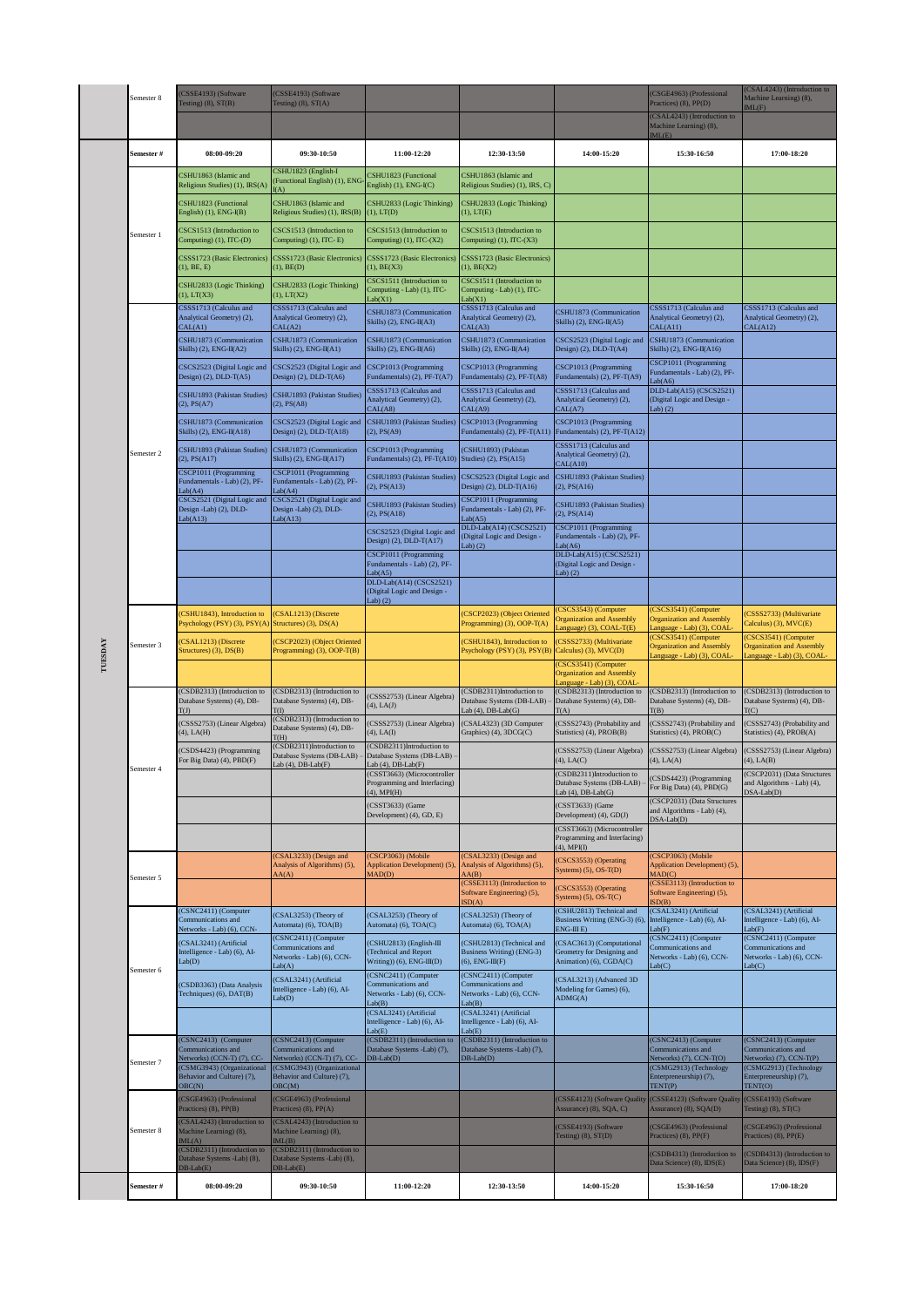|           |            | CSCS1513 (Introduction to<br>Computing) (1), ITC(A)                                    | CSCS1513 (Introduction to<br>Computing) (1), ITC(B)                                   | CSCS1513 (Introduction to<br>Computing) (1), ITC, C)                                   | CSCS1513 (Introduction to<br>Computing) (1), ITC(X1)                                      | CSSS1723 (Basic Electronics)<br>$(1)$ , $BE(X1)$                                      |             |             |
|-----------|------------|----------------------------------------------------------------------------------------|---------------------------------------------------------------------------------------|----------------------------------------------------------------------------------------|-------------------------------------------------------------------------------------------|---------------------------------------------------------------------------------------|-------------|-------------|
|           |            | CSSS1723 (Basic Electronics)<br>(1), BE(B)                                             | CSSS1723 (Basic Electronics)<br>(1), BE, C)                                           | CSSS1723 (Basic Electronics)<br>(1), BE(A)                                             |                                                                                           |                                                                                       |             |             |
|           | Semester 1 | CSHU2833 (Logic Thinking)<br>(1), LT, C)                                               | CSHU2833 (Logic Thinking)<br>$(1)$ , LT $(A)$                                         | CSHU2833 (Logic Thinking)<br>(1), LT(B)                                                |                                                                                           |                                                                                       |             |             |
|           |            | CSHU1823 (English-I<br>(Functional English)) (1),                                      | CSHU1863 (Islamic and<br>Religious Studies) (1), IRS(D)                               | CSHU2833 (Logic Thinking)<br>(1), LT(X1)                                               |                                                                                           |                                                                                       |             |             |
|           |            | $ENG-I(D)$<br>CSHU1863 (Islamic and<br>Religious Studies) (1), IRS(E)                  | CSHU1823 (English-I<br>(Functional English)) (1),                                     |                                                                                        |                                                                                           |                                                                                       |             |             |
|           |            | CSCP1013 (Programming<br>Fundamentals) (2), PF-T(A1)                                   | $ENG-I(E)$<br>CSCS2523 (Digital Logic and<br>Design) $(2)$ , DLD-T $(A3)$             | CSCP1013 (Programming<br>Fundamentals) (2), PF-T(A2)                                   | CSCP1013 (Programming<br>Fundamentals) (2), PF-T(A3)                                      | CSCS2523 (Digital Logic and<br>Design) (2), DLD-T(A9)                                 |             |             |
|           |            | CSCS2523 (Digital Logic and<br>Design) $(2)$ , DLD-T $(A2)$                            | PS(A17) (CSHU1893)<br>(Pakistan Studies) (2)                                          | CSCS2523 (Digital Logic and<br>Design) $(2)$ , DLD-T $(A1)$                            | CSCP1013 (Programming<br>Fundamentals) (2), PF-T(A6)                                      | CSHU1873 (English-II<br>(Communication Skills)) (2),                                  |             |             |
|           |            | CSCP1013 (Programming<br>Fundamentals) (2), PF-T(A4)                                   | CSHU1893 (Pakistan Studies)<br>(2), PS(A5)                                            | CSCP1013 (Programming<br>Fundamentals) (2), PF-T(A5)                                   | CSCS2523 (Digital Logic and<br>Design) $(2)$ , DLD-T $(A8)$                               | $ENG-II(A12)$<br>CSHU1873 (English-II<br>(Communication Skills)) (2),                 |             |             |
|           |            | CSSS1713 (Calculus and<br>Analytical Geometry) (2),                                    | CSHU1873 (English-II<br>(Communication Skills)) (2),                                  | CSSS1713 (Calculus and<br>Analytical Geometry) (2),                                    | CSHU1873 (English-II<br>(Communication Skills)) (2),                                      | $ENG-II(A7)$<br>CAL(A13) (CSSS1713)<br>(Calculus and Analytical                       |             |             |
|           |            | CAL(A5)<br>CSHU1893 (Pakistan Studies)<br>(2), PS(A6)                                  | $ENG-II(A8)$<br>CSCS2523 (Digital Logic and<br>Design) $(2)$ , DLD-T $(A11)$          | CAL(A6)<br>CSHU1893 (Pakistan Studies)<br>$(2)$ , PS $(A4)$                            | $ENG-II(A11)$<br>CSHU1893 (Pakistan Studies)<br>$(2)$ , PS $(A16)$                        | Geometry) (2)<br>CSCS2523 (Digital Logic and<br>Design) $(2)$ , DLD-T $(A10)$         |             |             |
|           | Semester 2 | CSCP1013 (Programming<br>Fundamentals) (2), PF-T(A15)                                  | CSCP1013 (Programming<br>Fundamentals) (2), PF-T(A14)                                 | CSHU1873 (English-II<br>(Communication Skills)) (2),                                   | CSCP1011 (Programming<br>Fundamentals - Lab) (2), PF-                                     | CSCP1011 (Programming<br>Fundamentals - Lab) (2), PF-                                 |             |             |
|           |            | CSCP1011 (Programming<br>Fundamentals - Lab) (2), PF-                                  | CSHU1893 (Pakistan Studies)<br>$(2)$ , PS $(A18)$                                     | $ENG-II(A9)$<br>CSCS2523 (Digital Logic and<br>Design) $(2)$ , DLD-T $(A7)$            | ab(A14)<br>CSCP1011 (Programming<br>Fundamentals - Lab) (2), PF-                          | Lab(Al4)<br>CSSS1853 (Elementary<br>Algebra) (2), EA(A4)                              |             |             |
|           |            | ab(A13)<br>CSCS2521 (Digital Logic and<br>Design -Lab) (2), DLD-                       | CSCP1011 (Programming<br>Fundamentals - Lab) (2), PF-                                 | CSHU1873 (English-II<br>(Communication Skills)) (2),                                   | ab(A15)<br>CSCS2521 (Digital Logic and<br>Design -Lab) (2), DLD-                          | CSCS2521 (Digital Logic and<br>Design -Lab) (2), DLD-                                 |             |             |
|           |            | ab(A16)                                                                                | Lab(413)<br>CSCS2521 (Digital Logic and<br>Design -Lab) (2), DLD-                     | $ENG-II(A10)$<br>CSCS2523 (Digital Logic and<br>Design) $(2)$ , DLD-T $(A12)$          | Lab(418)<br>DLD-Lab(A17) (CSCS2521)<br>(Digital Logic and Design -                        | Lab(Al8)<br>DLD-Lab(A17) (CSCS2521)<br>(Digital Logic and Design -                    |             |             |
|           |            |                                                                                        | Lab(Al6)                                                                              | CSCP1011 (Programming<br>Fundamentals - Lab) (2), PF-                                  | Lab(2)                                                                                    | Lab $(2)$                                                                             |             |             |
|           |            | (CSCS3543) (Computer<br><b>Organization and Assembly</b>                               | (CSSS2733) (Multivariate                                                              | Lab(415)<br>(CSCS3543) (Computer<br><b>Organization and Assembly</b>                   | (CSCS3543) (Computer<br><b>Organization and Assembly</b>                                  | (CSCS3543) (Computer<br><b>Organization and Assembly</b>                              |             |             |
|           |            | anguage) (3), COAL-T(B)<br>(CSCP2021) (Object Oriented<br>Programming - Lab) (3), OOP- | Calculus) (3), MVC(B)<br>(CSCP2021) (Object Oriented<br>Programming - Lab) (3), OOP   | anguage) (3), COAL-T(D)<br>CSAL1213) (Discrete                                         | Language) (3), $COAL-T(A)$<br>(CSAL1213) (Discrete                                        | Language) (3), COAL-T(C)<br>CSAL1213) (Discrete                                       |             |             |
| WEDNESDAY | Semester 3 | (A)                                                                                    | (A)                                                                                   | Structures) (3), DS(E)                                                                 | Structures) (3), DS(C)<br>(CSCP2023) (Object Oriented                                     | Structures) (3), DS(D)<br>(CSMG1933) (Introduction to                                 |             |             |
|           |            |                                                                                        |                                                                                       |                                                                                        | Programming) (3), OOP-T(E)<br>(CSCP2021) (Object Oriented<br>Programming - Lab) (3), OOP- | Business) (3), ITOB(E)<br>(CSCP2021) (Object Oriented<br>Programming - Lab) (3), OOP- |             |             |
|           |            | (CSSS2743) (Probability and                                                            | (CSSS2743) (Probability and                                                           | (CSDS4423) (Programming                                                                | (B)<br>(CSCP2033) (Data Structures<br>and Algorithms ) (4), DSA-                          | $\sqrt{B}$<br>(CSCP2033) (Data Structures<br>and Algorithms ) (4), DSA-               |             |             |
|           |            | Statistics) (4), PROB(H)<br>(CSCP2033) (Data Structures<br>and Algorithms ) (4), DSA-  | Statistics) (4), PROB(G)<br>(CSSS2743) (Probability and                               | For Big Data) (4), PBD (D)<br>CSCP2031) (Data Structures<br>and Algorithms - Lab) (4), | T(A)<br>(CSCP2033) (Data Structures<br>and Algorithms ) (4), DSA-                         | T(B)<br>(CSCP2033) (Data Structures<br>and Algorithms ) (4), DSA-                     |             |             |
|           | Semester 4 | (CSCP2031) (Data Structures<br>and Algorithms - Lab) (4),                              | Statistics) (4), PROB(I)<br>(CSCP2033) (Data Structures<br>and Algorithms ) (4), DSA- | $DSA-Lab(F)$                                                                           | TC<br>(CSSS2743) (Probability and                                                         | T(D)<br>(CSSS2743) (Probability and                                                   |             |             |
|           |            | $DSA-Lab(E)$                                                                           | T(J)<br>(CSCP2031) (Data Structures<br>and Algorithms - Lab) (4),                     |                                                                                        | Statistics) (4), PROB(E)<br>(CSSS2743) (Probability and                                   | Statistics) (4), PROB(F)<br>(CSCP2031) (Data Structures<br>and Algorithms - Lab) (4), |             |             |
|           |            |                                                                                        | $DSA-Lab(E)$<br>(CSAL4323) (3D Computer                                               |                                                                                        | Statistics) (4), PROB(J)<br>(CSCP2033) (Data Structures<br>and Algorithms ) (4), DSA-     | $DSA-Lab(G)$                                                                          |             |             |
|           |            |                                                                                        | Graphics) (4), 3DCG(A)<br>(CSCP2031) (Data Structures<br>and Algorithms - Lab) (4),   |                                                                                        | T(H)<br>(CSAL4323) (3D Computer                                                           |                                                                                       |             |             |
|           |            |                                                                                        | DSA-Lab(F)                                                                            |                                                                                        | Graphics) (4), 3DCG(B)<br>(CSCP2031) (Data Structures<br>and Algorithms - Lab) (4),       |                                                                                       |             |             |
|           |            | (CSCS3551) (Operating                                                                  | (CSCS3551) (Operating                                                                 |                                                                                        | $DSA-Lab(G)$<br>(CSCS3553) (Operating                                                     | (CSCP3063) (Mobile                                                                    |             |             |
|           |            | Systems - Lab) (5), OS-Lab(A)                                                          | Systems - Lab) (5), OS-Lab(A)                                                         |                                                                                        | Systems) $(5)$ , OS-T $(C)$<br>(CSCP3063) (Mobile                                         | Application Development) (5),<br>MAD(C)<br>(CSCS3553) (Operating                      |             |             |
|           | Semester 5 |                                                                                        |                                                                                       |                                                                                        | Application Development) (5)<br>MAD(D)<br>(CSCS3551) (Operating                           | Systems) $(5)$ , OS-T(D)<br>(CSCS3551) (Operating                                     |             |             |
|           |            | (CSAL3203) (Introduction to                                                            | (CSHU2813) (Technical and                                                             | (CSHU2813) (Technical and                                                              | Systems - Lab) (5), OS-Lab(B)<br>(CSHU2813) (Technical and                                | Systems - Lab) (5), OS-Lab(B)<br>(CSAC3613) (Computational                            |             |             |
|           |            | Image Processing) (6), IIP(E)<br>(CSNC2411) (Computer                                  | <b>Business Writing) (ENG-3)</b><br>$(6)$ , ENG-III(B)<br>(CSAL3203) (Introduction to | Business Writing) (ENG-3)<br>$(6)$ , ENG-III, C)<br>(CSAL3203) (Introduction to        | Business Writing) (ENG-3)<br>$(6)$ , ENG-III(A)<br>CCN-Lab(F) (CSNC2411)                  | Geometry for Designing and<br>Animation) (6), CGDA(C)<br>(CSAL3213) (Advanced 3D      |             |             |
|           | Semester 6 | Communications and<br>letworks - Lab) (6), CCN-                                        | Image Processing) (6), IIP(F)<br>(CSNC2411)(Computer                                  | Image Processing) (6), IIP(D)<br>(CSNC2411) (Computer                                  | (Computer Communications<br>and Networks - Lab) (6)<br>(CSNC2411) (Computer               | Modeling for Games) (6),<br>ADMG(A)<br>CCN-Lab(F) (CSNC2411)                          |             |             |
|           |            |                                                                                        | Communications and<br>Networks - Lab) (6), CCN-                                       | Communications and<br>Networks - Lab) (6), CCN-                                        | Communications and<br>Networks - Lab) (6), CCN-<br>(CSNC2411) (Computer                   | (Computer Communications<br>and Networks - Lab) (6)<br>(CSNC2411) (Computer           |             |             |
|           |            |                                                                                        |                                                                                       | (CSDB3363) (Data Analysis<br>Techniques) (6), DAT(B)                                   | Communications and<br>Networks - Lab) (6), CCN-<br>Lab(F)                                 | Communications and<br>Networks - Lab) (6), CCN-<br>Lab(F)                             |             |             |
|           |            | (CSNC2413) (Computer<br>Communications and<br>Vetworks) (7), CC-T(M)                   | (CSNC2413) (Computer<br>Communications and<br>Networks) (7), CC-T(N)                  | (CSMG3943) (Organizational<br>Behavior and Culture) (7),<br>OBC(M)                     | (CSCS4573) (Compiler<br>Construction) (7), CC(O)                                          | (CSCS4573) (Compiler<br>Construction) (7), CC(P)                                      |             |             |
|           | Semester 7 | (CSMG3943) (Organizational<br>Behavior and Culture) (7),<br>DEC(N)                     |                                                                                       |                                                                                        | (CSSE4153) (Human<br>Computer Interaction) (7),<br>HCI(P)                                 | (CSSE4153) (Human<br>Computer Interaction) (7),<br>HCI(O)                             |             |             |
|           | Semester # | 08:00-09:20                                                                            | 09:30-10:50                                                                           | 11:00-12:20                                                                            | 12:30-13:50                                                                               | 14:00-15:20                                                                           | 15:30-16:50 | 17:00-18:20 |
|           |            | CSHU1863 (Islamic and<br>Religious Studies) (1), IRS(A)                                | CSHU1823 (English-I<br>(Functional English)) (1),<br>$ENG-I(A)$                       | CSHU2833 (Logic Thinking)<br>(1), LT(D)                                                | CSHU2833 (Logic Thinking)<br>(1), LT(E)                                                   |                                                                                       |             |             |
|           |            | CSHU1823 (English-I<br>(Functional English)) (1),<br>$ENG-I(B)$                        | CSHU1863 (Islamic and<br>Religious Studies) (1), IRS(B)                               | CSCS1513 (Introduction to<br>Computing) (1), ITC-(X2)                                  | CSCS1513 (Introduction to<br>Computing) (1), ITC(X3)                                      |                                                                                       |             |             |
|           |            | CSCS1513 (Introduction to<br>Computing) (1), ITC-(D)                                   | CSCS1513 (Introduction to<br>Computing) (1), ITC-(E)                                  | CSSS1723 (Basic Electronics)<br>(1), BE(X3)                                            | CSSS1723 (Basic Electronics)<br>(1), BE(X2)                                               |                                                                                       |             |             |
|           | Semester 1 | CSSS1723 (Basic Electronics)<br>(1), BE, E)                                            | CSSS1723 (Basic Electronics)<br>(1), BE(D)                                            |                                                                                        |                                                                                           |                                                                                       |             |             |
|           |            | CSHU2833 (Logic Thinking)                                                              | CSHU2833 (Logic Thinking)                                                             |                                                                                        |                                                                                           |                                                                                       |             |             |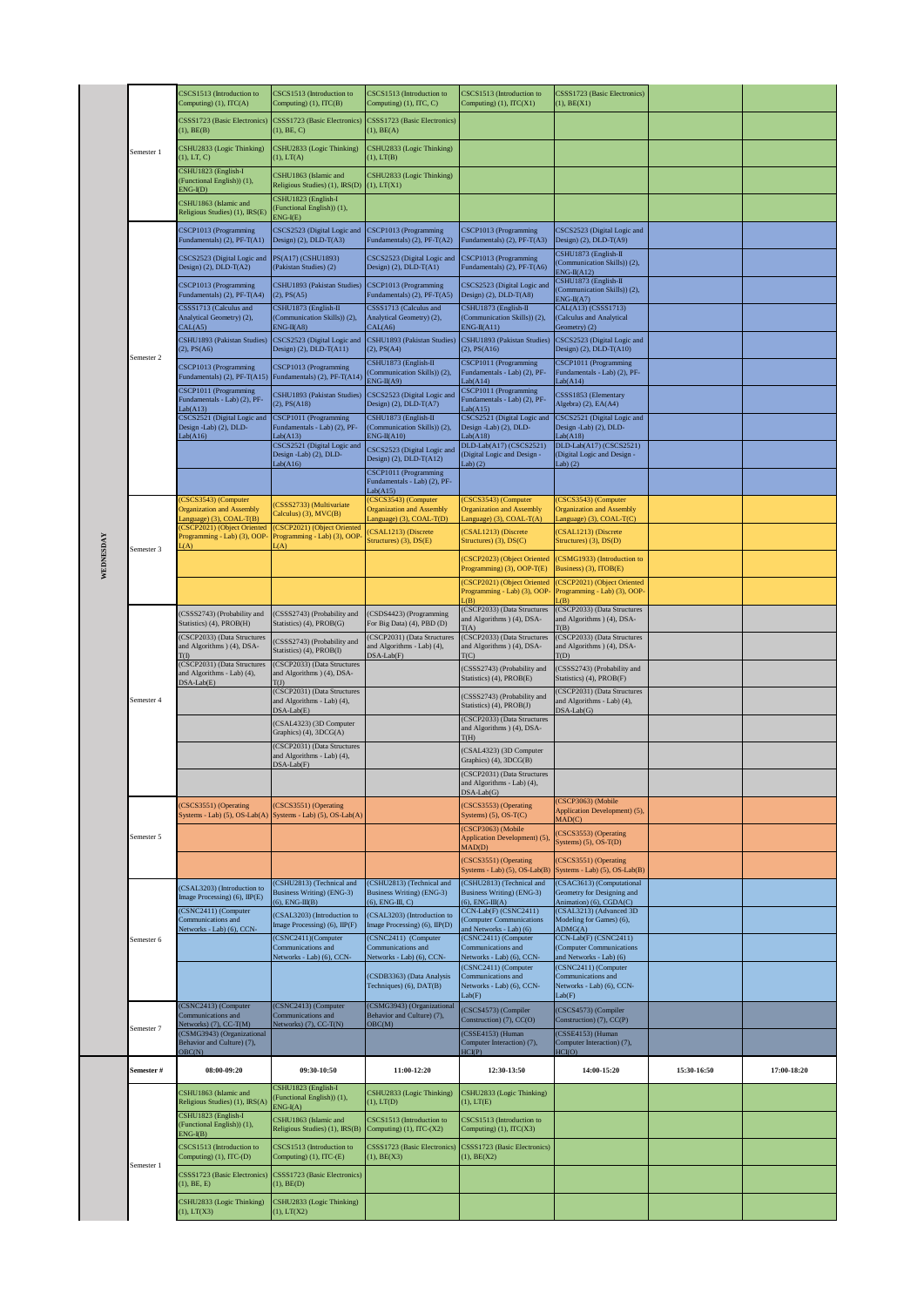|          |                       | CSCS1511 (Introduction to<br>Computing - Lab) (1), ITC-<br>ab, C          | CSCS1511 (Introduction to<br>Computing - Lab) (1), ITC-<br>Lab, C)                     |                                                                                    |                                                                                     |                                                                                  |                                                                                  |                                                                                    |
|----------|-----------------------|---------------------------------------------------------------------------|----------------------------------------------------------------------------------------|------------------------------------------------------------------------------------|-------------------------------------------------------------------------------------|----------------------------------------------------------------------------------|----------------------------------------------------------------------------------|------------------------------------------------------------------------------------|
|          |                       | CSHU1873 (Communication<br>Skills) $(2)$ , ENG-II(A2)                     | CSSS1713 (Calculus and<br>Analytical Geometry) (2),<br>CAL(A3)                         | CSHU1873 (Communication<br>Skills) (2), ENG-II(A3)                                 | CSSS1713 (Calculus and<br>Analytical Geometry) (2),<br>CAL(A1)                      | CSHU1873 (Communication<br>Skills) $(2)$ , ENG-II(A1)                            | CSHU1893 (Pakistan Studies)<br>(2), PS(A12)                                      | CSSS1713 (Calculus and<br>Analytical Geometry) (2),<br>CAL(A12)                    |
|          |                       | CSHU1893 (Pakistan Studies)<br>(2), PS(A5)                                | CSHU1873 (Communication<br>Skills) (2), ENG-II(A13)                                    | CSHU1893 (Pakistan Studies)<br>(2), PS(A6)                                         | CSHU1893 (Pakistan Studies)<br>(2), PS(A4)                                          | CSSS1713 (Calculus and<br>Analytical Geometry) (2),<br>CAL(A2)                   | CSSS1713 (Calculus and<br>Analytical Geometry) (2),<br>CAL(A11)                  |                                                                                    |
|          |                       | CSSS1713 (Calculus and<br>Analytical Geometry) (2),<br>CAL(A7)            | CSHU1893 (Pakistan Studies)<br>$(2)$ , $PS(A15)$                                       | CSCP1013 (Programming<br>Fundamentals) (2), PF-T(A7)                               | CSCP1013 (Programming<br>Fundamentals) (2), PF-T(A11                                | CSCP1013 (Programming<br>Fundamentals) (2), PF-T(A12)                            | CSHU1873 (Communication<br>Skills) (2), ENG-II(A15)                              |                                                                                    |
|          |                       | CSCS2523 (Digital Logic and<br>Design) $(2)$ , DLD-T $(A13)$              | CSCS2523 (Digital Logic and<br>Design) $(2)$ , DLD-T(A16)                              | CSSS1713 (Calculus and<br>Analytical Geometry) (2),<br>CAL(A8)                     | CSHU1893 (Pakistan Studies)<br>$(2)$ , PS $(A10)$                                   | CSHU1893 (Pakistan Studies)<br>$(2)$ , PS $(A11)$                                | CSCS2523 (Digital Logic and<br>Design) $(2)$ , DLD-T $(A18)$                     |                                                                                    |
|          |                       | CSCP1011 (Programming<br>Fundamentals - Lab) (2), PF-<br>Lab(Al)          | CSCP1011 (Programming<br>Fundamentals - Lab) (2), PF-<br>Lab(41)                       | CSCS2523 (Digital Logic and<br>Design) (2), DLD-T(A14)                             | CSCP1013 (Programming<br>Fundamentals) (2), PF-T(A8)                                | CSCP1011 (Programming<br>Fundamentals - Lab) (2), PF-<br>Lab(A3)                 | CSHU1893 (Pakistan Studies)<br>$(2)$ , $PS(A14)$                                 |                                                                                    |
|          | Semester <sub>2</sub> | DLD-Lab(A10) (CSCS2521)<br>(Digital Logic and Design -<br>Lab $(2)$       | DLD-Lab(A10) (CSCS2521)<br>(Digital Logic and Design -<br>Lab) $(2)$                   | CSHU1873 (Communication<br>Skills) $(2)$ , ENG-II(A16)                             | CSSS1713 (Calculus and<br>Analytical Geometry) (2),<br>CAL(A9)                      | CSCP1013 (Programming<br>Fundamentals) (2), PF-T(A9)                             | CSHU1873 (Communication<br>Skills) (2), ENG-II(A17)                              |                                                                                    |
|          |                       | CSCS2521 (Digital Logic and<br>Design -Lab) (2), DLD-<br>ab(A4)           | CSCS2521 (Digital Logic and<br>Design -Lab) (2), DLD-<br>Lab(A4)                       | CSCP1011 (Programming<br>Fundamentals - Lab) (2), PF-<br>Lab(A2)                   | CSHU1873 (Communication<br>Skills) (2), ENG-II(A14)                                 | CSCS2523 (Digital Logic and<br>Design) $(2)$ , DLD-T $(A17)$                     | CSCP1011 (Programming<br>Fundamentals - Lab) (2), PF-<br>Lab(A3)                 |                                                                                    |
|          |                       |                                                                           |                                                                                        | CSCS2521 (Digital Logic and<br>Design -Lab) (2), DLD-<br>Lab( A5)                  | CSCS2523 (Digital Logic and<br>Design) (2), DLD-T(A15)                              | CSHU1873 (Communication<br>Skills) $(2)$ , ENG-II(A18)                           | CSCS2521 (Digital Logic and<br>Design -Lab) (2), DLD-<br>Lab(46)                 |                                                                                    |
|          |                       |                                                                           |                                                                                        |                                                                                    | CSHU1893 (Pakistan Studies)<br>$(2)$ , PS $(A13)$                                   | CSCS2521 (Digital Logic and<br>Design -Lab) (2), DLD-<br>Lab(46)                 |                                                                                  |                                                                                    |
|          |                       |                                                                           |                                                                                        |                                                                                    | <b>CSCP1011</b> (Programming<br>Fundamentals - Lab) (2), PF-                        |                                                                                  |                                                                                  |                                                                                    |
|          |                       |                                                                           |                                                                                        |                                                                                    | ab(A2)<br>CSCS2521 (Digital Logic and<br>Design -Lab) (2), DLD-<br>ab(A5)           |                                                                                  |                                                                                  |                                                                                    |
|          |                       | CSAL1213) (Discrete<br>Structures) $(3)$ , $DS(A)$                        |                                                                                        | CSHU1843, Introduction to<br>Psychology (PSY) (3), PSY C)                          | CSCS3541) (Computer<br><b>Organization and Assembly</b><br>anguage) (COAL-LAB)      | CSCP2023) (Object Oriented<br>Programming) (3), OOP-T(C)                         | (CSCP2023) (Object Oriented<br>Programming) (3), OOP-T(D)                        | (CSSS2733) (Multivariate<br>Calculus) (3), MVC(D)                                  |
|          |                       |                                                                           |                                                                                        | (CSAL1213) (Discrete<br>Structures) (3), DS(B)                                     | (CSCP2021) (Object Oriented<br>Programming - Lab) (3), OOP<br>ab(E)                 | CSMG1923) (Financial<br>Accounting) (3), FA(D)                                   | (CSSS2733) (Multivariate<br>Calculus) (3), MVC(C)                                | CSCS3543) (Computer<br><b>Organization and Assembly</b><br>anguage) (3), COAL-T(E) |
|          | Semester 3            |                                                                           |                                                                                        | (CSCS3541) (Computer<br><b>Organization and Assembly</b><br>Language) (COAL-LAB) - |                                                                                     | CSSS2733) (Multivariate<br>Calculus) (3), MVC(E)                                 | (CSCS3541) (Computer<br><b>Organization and Assembly</b><br>Language) (COAL-LAB) |                                                                                    |
| THURSDAY |                       |                                                                           |                                                                                        | (CSCP2021) (Object Oriented<br>Programming - Lab) (3), OOP-                        |                                                                                     | (CSCS3541) (Computer<br><b>Organization and Assembly</b>                         |                                                                                  |                                                                                    |
|          |                       | (CSCP2031) (Data Structures<br>and Algorithms - Lab) (4),                 | (CSSS2743) (Probability and<br>Statistics) (4), PROB(I)                                | ab(E)<br>(CSCP2033) (Data Structures<br>and Algorithms ) (4), DSA-                 | (CSSS2743) (Probability and<br>Statistics) (4), PROB(J)                             | anguage) (COAL-LAB)<br>(CSDB2313) (Introduction to<br>Database Systems) (4), DB- | (CSDB2313) (Introduction to<br>Database Systems) (4), DB-                        | (CSDB2313) (Introduction to<br>Database Systems) (4), DB-                          |
|          |                       | $DSA-Lab(J)$<br>(CSCP2031) (Data Structures<br>and Algorithms - Lab) (4), | (CSCP2033) (Data Structures<br>and Algorithms ) (4), DSA-                              | T(F)<br>(CSDB2313) (Introduction to<br>Database Systems) (4), DB-                  | CSCP2033) (Data Structures<br>and Algorithms ) (4), DSA-                            | T(A)<br>(CSSS2743) (Probability and<br>Statistics) (4), PROB(B)                  | T(B)<br>(CSSS2743) (Probability and<br>Statistics) (4), PROB(C)                  | $\Gamma(C)$<br>CSSS2743) (Probability and<br>Statistics) (4), PROB(A)              |
|          |                       | $DSA-Lab(H)$                                                              | T(E)<br>(CSSS2753) (Linear Algebra)<br>$(4)$ , LA $(G)$                                | T(G)<br>(CSSS2753) (Linear Algebra)<br>$(4)$ , LA $(E)$                            | T(G)<br>CSDB2313) (Introduction to<br>Database Systems) (4), DB-                    | (CSSS2753) (Linear Algebra)<br>$(4)$ , LA $(C)$                                  | (CSSS2753) (Linear Algebra)<br>$(4)$ , LA $(A)$                                  | (CSSS2753) (Linear Algebra)<br>$(4)$ , LA $(B)$                                    |
|          | Semester 4            |                                                                           | (CSDS4423) (Programming                                                                | (CSCP2031) (Data Structures<br>and Algorithms - Lab) (4),                          | $\Gamma(E)$<br>CSSS2753) (Linear Algebra)                                           | (CSSS2753) (Linear Algebra)                                                      | (CSDB2313) (Introduction to<br>Database Systems) (4), DB-                        | CSSS2743) (Probability and                                                         |
|          |                       |                                                                           | For Big Data) (4), PBD(F)<br>(CSCP2031) (Data Structures<br>and Algorithms - Lab) (4), | $DSA-Lab(I)$                                                                       | $(4)$ , LA $(F)$<br>CSSS2743) (Probability and                                      | $(4)$ , LA $(D)$                                                                 | T(D)<br>(CSDS4423) (Programming                                                  | Statistics) (4), PROB(D)                                                           |
|          |                       |                                                                           | $DSA-Lab(J)$<br>(CSCP2031) (Data Structures<br>and Algorithms - Lab) (4),              |                                                                                    | Statistics) (4), PROB(H)<br>CSAL4323) (3D Computer                                  |                                                                                  | For Big Data) (4), PBD(G)                                                        |                                                                                    |
|          |                       |                                                                           | DSA-Lab(H)                                                                             |                                                                                    | Graphics) (4), 3DCG(C)<br>(CSCP2031) (Data Structures<br>and Algorithms - Lab) (4), |                                                                                  |                                                                                  |                                                                                    |
|          |                       | CSCS3553) (Operating                                                      | (CSSS2763) (Differential                                                               | (CSSE3143) (Web Application                                                        | $DSA-Lab(I)$<br>(CSCS3551) (Operating                                               | CSCS3551) (Operating                                                             | (CSSE3143) (Web Application                                                      | (CSSS2763)(Differential                                                            |
|          | Semester 5            | Systems) $(5)$ , OS $(A)$                                                 | Equation) (5), DE(A)                                                                   | Development) (5), WAD(A)                                                           | Systems - Lab) (5), OS-Lab(C)                                                       | Systems - Lab) (5), OS-Lab(C)<br>(CSCS3553) (Operating                           | Development) (5), WAD(B)<br>(CSCS3551) (Operating                                | Equation) (5), DE(B)<br>CSCS3551) (Operating                                       |
|          |                       |                                                                           | (CSAL3253) (Theory of                                                                  | (CSNC2413) (Computer                                                               | (CSAL3253) (Theory of                                                               | Systems $)$ (5), $OS(B)$<br>(CSAL3243) (Artificial                               | Systems - Lab) (5), OS-Lab(D)                                                    | Systems - Lab) (5), OS-Lab(D)                                                      |
|          |                       | (CSNC2413) (Computer                                                      | Automata) (6), TOA(B)<br>(CSAL3243) (Artificial                                        | Communications and<br>Networks) (6), CCN-T(B)<br>(CSAL3243) (Artificial            | Automata) (6), TOA(C)<br>(CSNC2413) (Computer                                       | Intelligence) (6), AI(C)<br>(CSNC2413) (Computer                                 |                                                                                  |                                                                                    |
|          |                       | Communications and<br>Vetworks) (6), CCN-T(E)<br>CSAL3243) (Artificial    | Intelligence) (6), AI(A)<br>(CSNC2413) (Computer                                       | Intelligence) (6), AI(F)                                                           | Communications and<br>Vetworks) (6), CCN-T(A)<br>(CSAL3243) (Artificial             | Communications and<br>Networks) (6), CCN-T(F)                                    |                                                                                  |                                                                                    |
|          | Semester 6            | Intelligence) (6), V)                                                     | Communications and<br>Vetworks) (6), CCN-T(C)<br>(CSNC2413) (Computer                  |                                                                                    | Intelligence) (6), AI(B)                                                            |                                                                                  |                                                                                  |                                                                                    |
|          |                       |                                                                           | Communications and<br>Vetworks) (6), CCN-T(D),                                         |                                                                                    |                                                                                     |                                                                                  |                                                                                  |                                                                                    |
|          |                       |                                                                           | (CSAL3243) (Artificial<br>Intelligence) (6), AI(E)                                     |                                                                                    | (CSNC2411) (Computer                                                                | (CSNC2411) (Computer                                                             | (CSNC2411) (Computer                                                             |                                                                                    |
|          |                       |                                                                           |                                                                                        |                                                                                    | Communications and<br>Vetworks - Lab) (7), CCN-                                     | Communications and<br>Vetworks - Lab) (7), CCN-                                  | Communications and<br>Networks - Lab) (7), CCN-                                  | (CSCS4573) (Compiler<br>Construction) (7), CC(N)                                   |
|          | Semester 7            |                                                                           |                                                                                        |                                                                                    |                                                                                     |                                                                                  | (CSCS4573) (Compiler<br>Construction) $(7)$ , $CC(M)$                            | (CSSE4153) (Human<br>Computer Interaction) (7),<br><b>HCI(M)</b>                   |
|          |                       |                                                                           |                                                                                        |                                                                                    |                                                                                     |                                                                                  | (CSSE4153) (Human<br>Computer Interaction) (7),<br>HCI(N)                        | (CSNC2411) (Computer<br>Communications and<br>Networks - Lab) (7), CCN-            |
|          |                       | CSSE4123) (Software Quality<br>Assurance) (8), SQA(B)                     | (CSDB4313) (Introduction to<br>Data Science) (8), IDS(C)                               | (CSSE4193) (Software<br>Testing) $(8)$ , $ST(A)$                                   |                                                                                     |                                                                                  | (CSSE4193) (Software<br>Testing) $(8)$ , $ST(F)$                                 | (CSGE4963) (Professional<br>Practices) (8), PP(D)                                  |
|          | Semester 8            | CSGE4963) (Professional<br>Practices) (8), PP(C)                          | (CSSE4193) (Software<br>Testing) $(8)$ , $ST(B)$                                       |                                                                                    |                                                                                     |                                                                                  | (CSDB4313) (Introduction to<br>Data Science) (8), IDS(D)                         | CSSE4123) (Software Quality<br>Assurance) (8), SQA(E)                              |
|          |                       |                                                                           |                                                                                        |                                                                                    |                                                                                     |                                                                                  | (CSAL4243) (Introduction to<br>Machine Learning) (8),<br>ML(E)                   | CSAL4243) (Introduction to<br>Machine Learning) (8),<br>ML(F)                      |
|          | Semester #            | 08:00-09:20                                                               | 09:30-10:50                                                                            | 11:00-12:20                                                                        | 12:30-13:50                                                                         | 14:00-15:20                                                                      | 15:30-16:50                                                                      | 17:00-18:20                                                                        |
|          |                       | CSHU1823 (English-I<br>(Functional English)) (1),<br>ENG-I, C)            | CSHU1863 (Islamic and<br>Religious Studies) (1), IRS(D)                                | CSHU1863 (Islamic and<br>Religious Studies) (1), IRS, C)                           | <b>Juma Break</b>                                                                   | CSCS1511 (Introduction to<br>Computing - Lab) (1), ITC-<br>Lab(B)                |                                                                                  |                                                                                    |
|          |                       | CSHU1823 (English-I<br>(Functional English)) (1),<br>$ENG-I(D)$           | CSHU1823 (English-I<br>(Functional English)) (1),<br>$ENG-I(E)$                        | CSSS1723 (Basic Electronics)<br>(1), BE(X1)                                        | <b>Juma Break</b>                                                                   |                                                                                  |                                                                                  |                                                                                    |
|          | Semester 1            | CSHU1863 (Islamic and<br>Religious Studies) (1), IRS, E)                  | CSCS1513 (Introduction to<br>Computing) (1), ITC(X1)                                   | CSCS1511 (Introduction to<br>Computing - Lab) (1), ITC-<br>Lab(B)                  | <b>Juma Break</b>                                                                   |                                                                                  |                                                                                  |                                                                                    |
|          |                       | CSHU2833 (Logic Thinking)<br>$1)$ , $LT(X1)$                              | CSCS1511 (Introduction to<br>Computing - Lab) (1), ITC-<br>Lab(A)                      |                                                                                    | <b>Juma Break</b>                                                                   |                                                                                  |                                                                                  |                                                                                    |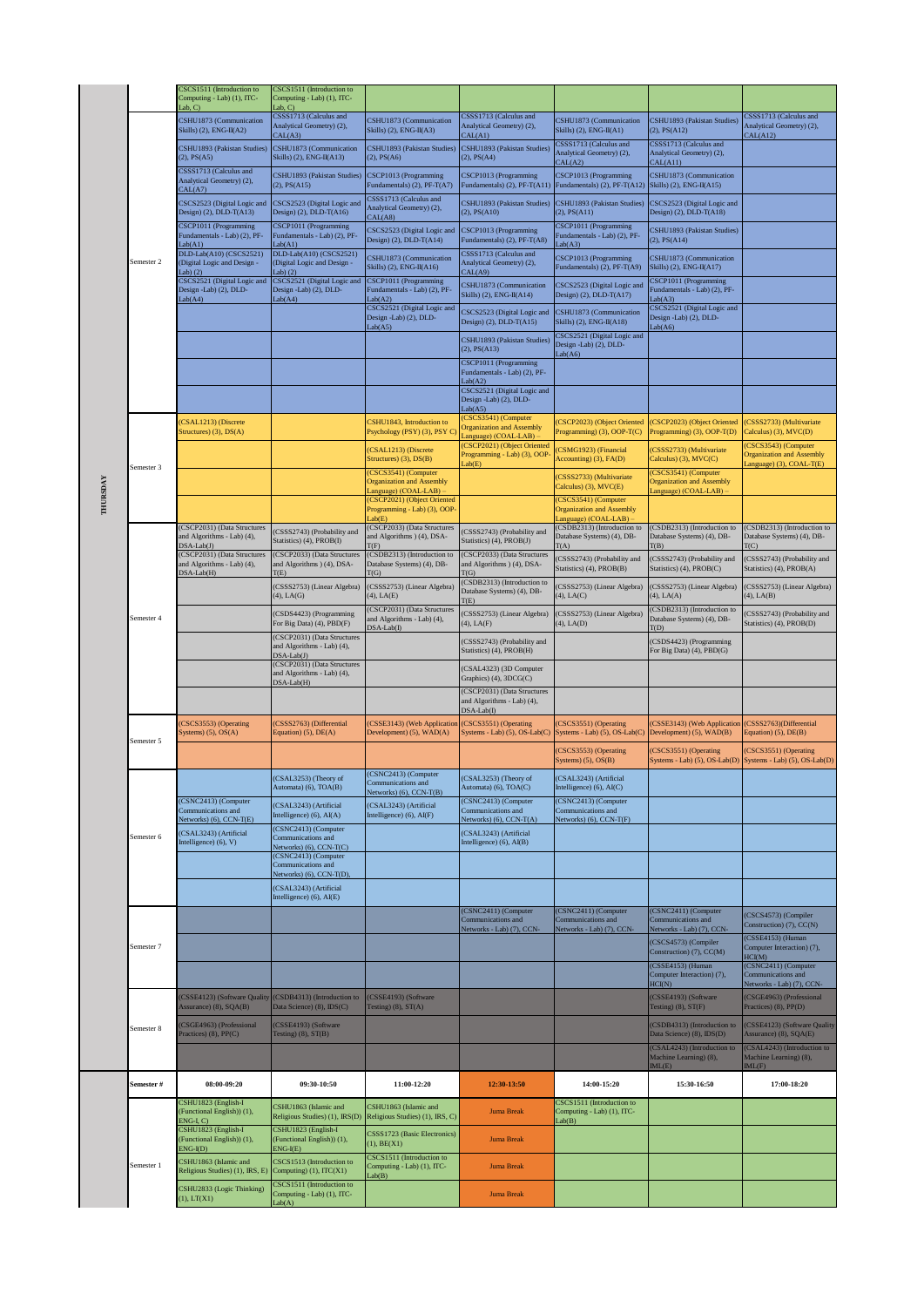|        |            | CSCS1511 (Introduction to<br>Computing - Lab) (1), ITC-<br>ab(A)                                |                                                                                           |                                                                                           | <b>Juma Break</b> |                                                                                         |                                                                                            |                                                                               |
|--------|------------|-------------------------------------------------------------------------------------------------|-------------------------------------------------------------------------------------------|-------------------------------------------------------------------------------------------|-------------------|-----------------------------------------------------------------------------------------|--------------------------------------------------------------------------------------------|-------------------------------------------------------------------------------|
|        |            | CSHU1893 (Pakistan Studies)<br>(2), PS(A2)                                                      | CSCS2523 (Digital Logic and<br>Design) $(2)$ , DLD-T $(A5)$                               | CSHU1893 (Pakistan Studies)<br>$(2)$ , PS $(A3)$                                          | <b>Juma Break</b> | CSHU1893 (Pakistan Studies)<br>(2), PS(A1)                                              | CSCS2523 (Digital Logic and<br>Design) $(2)$ , DLD-T $(A11)$                               | CSHU1873 (English-II<br>(Communication Skills)) (2),<br>$ENG-II(A11)$         |
|        |            | CSCS2523 (Digital Logic and<br>Design) (2), DLD-T(A4)                                           | CSHU1873) (English-II<br>(Communication Skills)) (2),<br>$ENG-II(A4)$                     | CSCS2523 (Digital Logic and<br>Design) (2), DLD-T(A6)                                     | <b>Juma Break</b> | CSHU1873 (English-II<br>(Communication Skills)) (2),<br>$ENG-II(A6)$                    | CSSS1713 (Calculus and<br>Analytical Geometry) (2),<br>CAL(A17)                            | CSCP1011 (Programming<br>Fundamentals - Lab) (2), PF-<br>Lab(A9)              |
|        |            | CSHU1873 (English-II<br>Communication Skills)) (2),<br>$ENG-II(A8)$                             | CSCS2523 (Digital Logic and<br>Design) $(2)$ , DLD-T $(A8)$                               | CSHU1873) (English-II<br>(Communication Skills)) (2),<br>$ENG-II(A5)$                     | <b>Juma Break</b> | CSHU1873 (English-II<br>(Communication Skills)) (2),<br>$ENG-II(A7)$                    | CSCP1013 (Programming<br>Fundamentals) (2), PF-T(A16)                                      | CSCP1011 (Programming<br>Fundamentals - Lab) (2), PF-<br>Lab(Al2)             |
|        | Semester 2 | CSSS1713 (Calculus and<br>Analytical Geometry) (2),<br>CAL(A13)                                 | CSSS1713 (Calculus and<br>Analytical Geometry) (2),<br>CAL(A14)                           | CSCS2523 (Digital Logic and<br>Design) $(2)$ , DLD-T $(A7)$                               | <b>Juma Break</b> | CSCS2523 (Digital Logic and<br>Design) (2), DLD-T(A9)                                   | CSCP1011 (Programming<br>Fundamentals - Lab) (2), PF-<br>Lab(A9)                           | CSCS2521 (Digital Logic and<br>Design -Lab) (2), DLD-<br>Lab(A3)              |
|        |            | CSCP1013 (Programming<br>Fundamentals) (2), PF-T(A15)                                           | CSCP1013 (Programming<br>Fundamentals) (2), PF-T(A13)                                     | CSHU1873 (English-II<br>(Communication Skills)) (2),<br>$ENG-II( A9)$                     | <b>Juma Break</b> | CSHU1873 (English-II<br>(Communication Skills)) (2),<br>$ENG-II(A12)$                   | CSCP1011 (Programming<br>Fundamentals - Lab) (2), PF-<br>Lab(Al2)                          |                                                                               |
|        |            | CSSS1713 (Calculus and<br>Analytical Geometry) (2),<br>CAL(A18)                                 | CSCP1013 (Programming<br>Fundamentals) (2), PF-T(A18)                                     | CSCS2523 (Digital Logic and<br>Design) $(2)$ , DLD-T $(A12)$                              | <b>Juma Break</b> | CSCS2523 (Digital Logic and<br>Design) (2), DLD-T(A10)                                  | CSCS2521 (Digital Logic and<br>Design -Lab) (2), DLD-<br>Lab(A3)                           |                                                                               |
|        |            | CSSS1853 (Elementary<br>Algebra) (2), EA(A5)                                                    | CSCP1011 (Programming<br>Fundamentals - Lab) (2), PF-<br>Lab(A7)<br>CSCP1011 (Programming | CSHU1873 (English-II<br>(Communication Skills)) (2),<br>$ENG-II(A10)$                     | <b>Juma Break</b> | CSSS1713 (Calculus and<br>Analytical Geometry) (2),<br>CAL(A16)                         |                                                                                            |                                                                               |
|        |            | CSCP1011 (Programming<br>Fundamentals - Lab) (2), PF-<br>ab(A7)                                 | Fundamentals - Lab) (2), PF-<br>Lab(A10)<br>CSCS2521 (Digital Logic and                   | CSSS1713 (Calculus and<br>Analytical Geometry) (2),<br>CAL(A15)                           | <b>Juma Break</b> | CSCP1013 (Programming<br>Fundamentals) (2), PF-T(A17)<br>CSCP1011 (Programming          |                                                                                            |                                                                               |
|        |            | CSCP1011 (Programming<br>Fundamentals - Lab) (2), PF-<br>ab(A10)<br>CSCS2521 (Digital Logic and | Design -Lab) (2), DLD-<br>Lab(41)                                                         | CSCP1013 (Programming<br>Fundamentals) (2), PF-T(A14)<br>CSCP1011 (Programming            | <b>Juma Break</b> | Fundamentals - Lab) (2), PF-<br>Lab(48)<br>CSCP1011 (Programming                        |                                                                                            |                                                                               |
|        |            | Design -Lab) (2), DLD-<br>Lab(41)                                                               |                                                                                           | Fundamentals - Lab) (2), PF-<br>Lab(48)<br>CSCP1011 (Programming                          | <b>Juma Break</b> | Fundamentals - Lab) (2), PF-<br>Lab(A11)<br>CSCS2521 (Digital Logic and                 |                                                                                            |                                                                               |
|        |            |                                                                                                 |                                                                                           | Fundamentals - Lab) (2), PF-<br>ab(A11)<br>CSCS2521 (Digital Logic and                    | <b>Juma Break</b> | Design -Lab) (2), DLD-<br>Lab(A2)                                                       |                                                                                            |                                                                               |
|        |            |                                                                                                 |                                                                                           | Design -Lab) (2), DLD-<br>ab(A2)<br>CSCS3543) (Computer                                   | <b>Juma Break</b> |                                                                                         | (CSCS3543) (Computer                                                                       |                                                                               |
|        |            | CSHU1843), Introduction to<br>Psychology (PSY) (3), PSY(A)                                      | (CSCP2023) (Object Oriented<br>Programming) (3), OOP-T(A)<br>(CSHU1843), (Introduction to | <b>Organization and Assembly</b><br>anguage) (3), COAL-T(C)<br>CSCP2021) (Object Oriented | <b>Juma Break</b> | CSAL1213) (Discrete<br>Structures) (3), DS(C)                                           | <b>Organization and Assembly</b><br>anguage) (3), COAL-T(D)<br>(CSCP2021) (Object Oriented | (CSAL1213) (Discrete<br>Structures) (3), DS(D)                                |
|        | Semester 3 |                                                                                                 | Psychology) (PSY) (3),<br>PSY(B)                                                          | Programming - Lab) (3), OOP-<br>ab(D)                                                     | <b>Juma Break</b> | CSCP2023) (Object Oriented<br>Programming) (3), OOP-T(E)                                | Programming - Lab) (3), OOP-<br>ab(C)                                                      | CSMG1933) (Introduction to<br>Business) (3), ITOB E)                          |
| FRIDAY |            |                                                                                                 |                                                                                           |                                                                                           |                   | (CSCP2023) (Object Oriented<br>Programming) (3), OOP-T(B)<br>CSCP2021) (Object Oriented |                                                                                            | (CSCP2021) (Object Oriented                                                   |
|        |            | CSDB2311) (Introduction to                                                                      | (CSCP2033) (Data Structures                                                               | (CSDB2313) (Introduction to                                                               | <b>Juma Break</b> | Programming - Lab) (3), OOP-<br>ab(D)<br>(CSDB2319) CSDB2311                            | (CSCP2033) (Data Structures                                                                | Programming - Lab) (3), OOP-<br>ab(C)                                         |
|        |            | Database Systems) (DB-LAB)<br>$-Lab(4)$ , DB-Lab $(H)$<br>CSDB2311) (Introduction to            | and Algorithms ) (4), DSA-<br><b>T</b> (I)                                                | Database Systems) (4), DB-<br>T(F)                                                        | <b>Juma Break</b> | Introduction to Database<br>Systems) $(DB-LAB) - Lab(4)$                                | and Algorithms ) (4), DSA-<br>T(A)<br>(CSCP2033) (Data Structures                          | (CSCP2033) (Data Structures                                                   |
|        |            | Database Systems) (DB-LAB)<br>Lab $(4)$ , DB-Lab $(J)$                                          | (CSSS2743) (Probability and<br>Statistics) (4), PROB(F)<br>(CSDB2311) (Introduction to    | CSSS2743) (Probability and<br>Statistics) (4), PROB(E)<br>CSCP2033) (Data Structures      | <b>Juma Break</b> | (CSDS4425) (Programming<br>For Big Data) (4), PBD(D)                                    | and Algorithms ) (4), DSA-<br>T(C)                                                         | and Algorithms ) (4), DSA-<br>T(B)<br>(CSCP2033) (Data Structures             |
|        | Semester 4 |                                                                                                 | Database Systems) (DB-LAB)<br>$-Lab(4), DB-Lab(H)$                                        | and Algorithms ) (4), DSA-<br>T(H)<br>(CSCP2033) (Data Structure                          | <b>Juma Break</b> |                                                                                         | (CSSS2743) (Probability and<br>Statistics) (4), PROB(G)                                    | and Algorithms ) (4), DSA-<br>T(D)                                            |
|        |            |                                                                                                 | (CSST3633) (Game<br>Development) (4), GD(E)<br>(CSDB2311) (Introduction to                | & Algorithms) (DSA-T) -<br>Theory (4), DSA-T(J)<br>(CSDB2311) (Introduction to            | <b>Juma Break</b> |                                                                                         | (CSAL4323) (3D Computer<br>Graphics) (4), 3DCG(B)                                          |                                                                               |
|        |            |                                                                                                 | Database Systems) (DB-LAB)<br>$-Lab(4), DB-Lab(J)$                                        | Database Systems) (DB-LAB)<br>$-Lab(4), DB-Lab(I)$                                        | <b>Juma Break</b> |                                                                                         |                                                                                            |                                                                               |
|        |            |                                                                                                 | (CSAL3233) (Design and                                                                    | CSAL4323) (3D Computer<br>Graphics) (4), 3DCG(A)                                          | <b>Juma Break</b> | (CSAL3233) (Design and                                                                  | (CSSE3113) (Introduction to                                                                |                                                                               |
|        |            |                                                                                                 | Analysis of Algorithms) (5),<br>AA(A)                                                     |                                                                                           | <b>Juma Break</b> | Analysis of Algorithms) (5),<br>AA(B)<br>(CSSE3113) (Introduction to                    | Software Engineering) (5),<br>$\text{ISD}(\text{D})$<br>(CSSE3113) (Introduction to        | CSSS2763)(Differential<br>Equation) (5), DE(D)<br>(CSSE3113) (Introduction to |
|        | Semester 5 |                                                                                                 |                                                                                           |                                                                                           | <b>Juma Break</b> | Software Engineering) (5),<br>SD(A)                                                     | Software Engineering) (5),<br>$\text{ISD}(\text{C})$                                       | Software Engineering) (5),<br>ISD(B)<br>(CSAL3233) (Design and                |
|        |            |                                                                                                 |                                                                                           |                                                                                           | <b>Juma Break</b> | (CSSS2763) (Differential<br>Equation) (5), DE(C)<br>(CSAL3233) (Design and              |                                                                                            | Analysis of Algorithms) (5),<br>AA(C)                                         |
|        |            |                                                                                                 |                                                                                           |                                                                                           | <b>Juma Break</b> | Analysis of Algorithms) (5),<br>AA(D)                                                   |                                                                                            |                                                                               |
|        |            | CSNC2413) (Computer<br>Communications and<br>Networks) (6), CCN-T(B)                            | (CSAL3243) (Artificial<br>Intelligence) (AI-T) (6), AI-<br>T(B)                           | (CSAL3203) (Introduction to<br>Image Processing) (6), IIP(F)                              | <b>Juma Break</b> | (CSAL3243) (Artificial<br>Intelligence) (AI-T) (6), AI-T,<br>C).                        | (CSAL3253) (Theory of<br>Automata) (6), TOA(F)                                             |                                                                               |
|        | Semester 6 | CSAL3253) (Theory of<br>Automata) (6), TOA(E)                                                   | (CSNC2413) (Computer<br>Communications and<br>Networks) (6), CCN-T(A)                     | (CSHU2813) (Technical and<br>Business Writing) (ENG-3)<br>$(6)$ , ENG-III E)              | <b>Juma Break</b> | (CSAL3253) (Theory of<br>Automata) (6), TOA(D)                                          |                                                                                            |                                                                               |
|        |            |                                                                                                 | (CSHU2813) (Technical and<br><b>Business Writing) (ENG-3)</b><br>$(6)$ , ENG-III(D)       | CSAL3203) (Introduction to<br>Image Processing) (6), IIP(D)                               | <b>Juma Break</b> | (CSHU2813) (Technical and<br><b>Business Writing) (ENG-3)</b><br>$(6)$ , ENG-III(F)     |                                                                                            |                                                                               |
|        |            |                                                                                                 | (CSAL3203) (Introduction to<br>Image Processing) (6), IIP(E)                              |                                                                                           | <b>Juma Break</b> |                                                                                         |                                                                                            |                                                                               |
|        |            |                                                                                                 | (CSNC2411) (Computer<br>Communications and<br>Networks - Lab) (7), CCN-                   | (CSNC2411) (Computer<br>Communications and<br>Vetworks - Lab) (7), CCN-                   | <b>Juma Break</b> | (CSNC2411) (Computer<br>Communications and<br>Vetworks - Lab) (7), CCN-                 | (CSCS4573) (Compiler<br>Construction) (7), CC(O)                                           | (CSCS4573) (Compiler<br>Construction) (7), CC(P)                              |
|        | Semester 7 |                                                                                                 |                                                                                           |                                                                                           | <b>Juma Break</b> |                                                                                         | (CSSE4153) (Human<br>Computer Interaction) (7),<br>HCI(P)                                  | (CSSE4153) (Human<br>Computer Interaction) (7),<br>HCI(O)                     |
|        |            |                                                                                                 |                                                                                           |                                                                                           | <b>Juma Break</b> |                                                                                         | (CSNC2411) (Computer<br>Communications and<br>Networks - Lab) (7), CCN-                    |                                                                               |
|        |            | CSGE4963) (Professional<br>Practices) (8), PP(B)                                                | (CSGE4963) (Professional<br>Practices) (8), PP(A)                                         | CSGE4963) (Professional<br>Practices) (8), PP(F)                                          | <b>Juma Break</b> | (CSSE4193) (Software<br>Testing) $(8)$ , $ST(D)$                                        | (CSSE4123) (Software Quality<br>Assurance) (8), SQA(D)                                     | (CSSE4123) (Software Quality<br>Assurance) (8), SQA(C)                        |
|        | Semester 8 | CSAL4243) (Introduction to<br>Machine Learning) (8),<br>ML(A)                                   | (CSAL4243) (Introduction to<br>Machine Learning) (8),<br>ML(B)                            | CSDB4313) (Introduction to<br>Data Science) (8), IDS, E)                                  | <b>Juma Break</b> | (CSGE4963) (Professional<br>Practices) (8), PP(E)                                       | (CSSE4193) (Software<br>Testing) $(8)$ , ST $(C)$                                          |                                                                               |
|        |            |                                                                                                 |                                                                                           |                                                                                           | <b>Juma Break</b> | (CSDB4313) (Introduction to<br>Data Science) (8), IDS(F)                                |                                                                                            |                                                                               |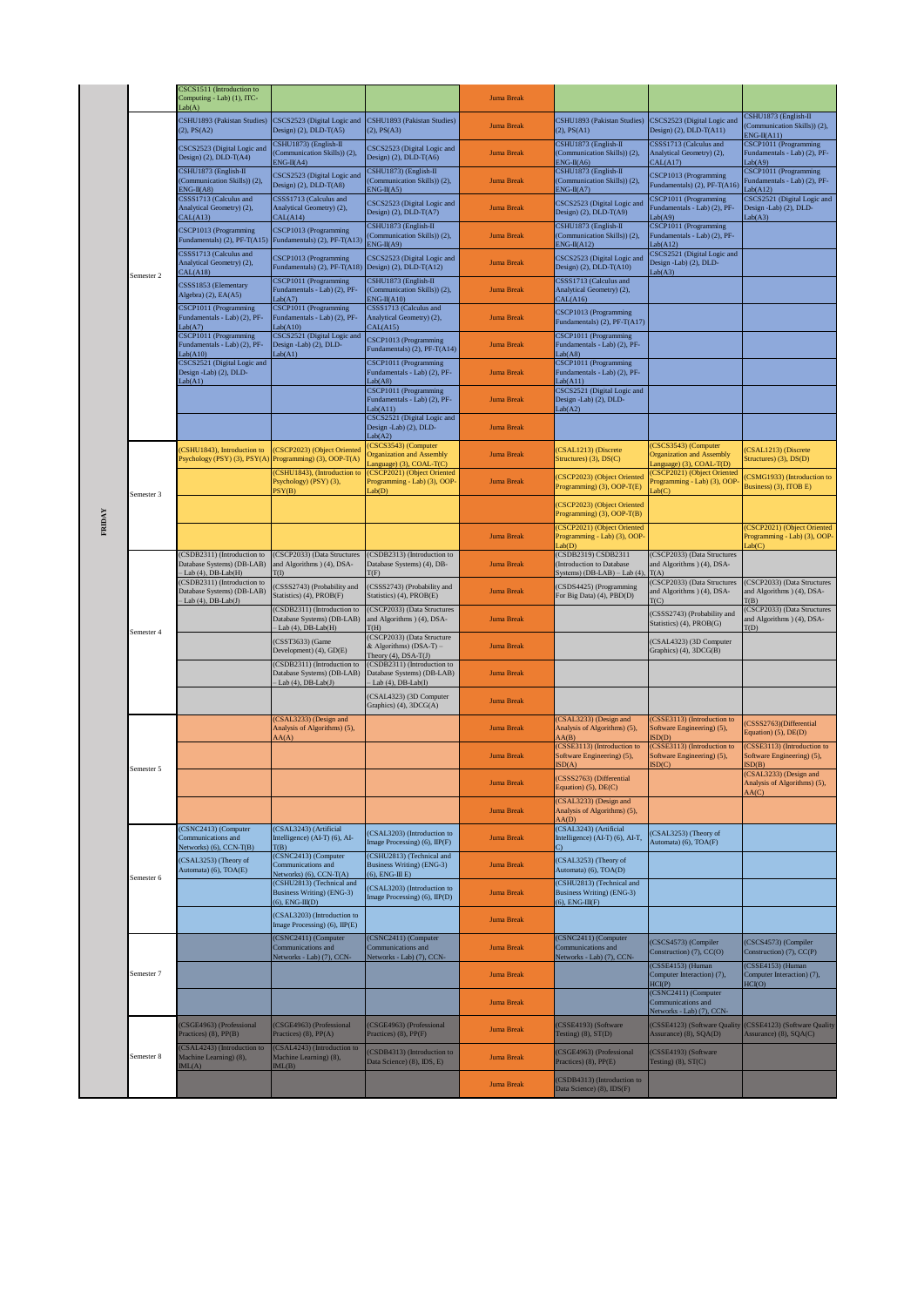|               | <b>BS Software Engineering</b> |                                                                                        |                                                                                                        |                                                                                   |                                                                           |                                                                                           |                                                                                      |                                                                                |  |  |
|---------------|--------------------------------|----------------------------------------------------------------------------------------|--------------------------------------------------------------------------------------------------------|-----------------------------------------------------------------------------------|---------------------------------------------------------------------------|-------------------------------------------------------------------------------------------|--------------------------------------------------------------------------------------|--------------------------------------------------------------------------------|--|--|
|               |                                |                                                                                        |                                                                                                        |                                                                                   | Spring 2021 Timetable Slots                                               |                                                                                           |                                                                                      |                                                                                |  |  |
|               | Semester #                     | 08:00-09:20                                                                            | 09:30-10:50                                                                                            | 11:00-12:20                                                                       | 12:30-13:50                                                               | 14:00-15:20                                                                               | 15:30-16:50                                                                          | 17:00-18:20                                                                    |  |  |
|               |                                | SECP1013 (Introduction To<br>Computing-Theory) (1), ITC-<br>$SE-T(M1)$                 | SECP1013 (Introduction To<br>Computing-Theory) (1), ITC-<br>$SE-T(M2)$                                 | SECP1013 (Introduction To<br>Computing-Theory) (1), ITC-<br>$SE-T(M3)$            | SECP1013 (Introduction To<br>Computing-Theory) (1), ITC-<br>$SE-T(W1)$    |                                                                                           |                                                                                      |                                                                                |  |  |
|               |                                | SEHU1813 (Pakistan Studies)<br>(1), PAK-SE(M4)                                         | SEHU1823 (Islamic Studies)<br>$(1)$ , IS-SE $(M3)$                                                     | SEHU1823 (Islamic Studies)<br>$(1)$ , IS-SE $(M1)$                                | SEHU1823 (Islamic Studies)<br>$(1)$ , IS-SE $(M2)$                        |                                                                                           |                                                                                      |                                                                                |  |  |
|               | Semester 1                     | SEHU1833 (English<br><b>Composition And</b><br>Comprehension) (1), ENG-I-              | SEHU1813 (Pakistan Studies)<br>$(1)$ , PAK-SE $(M5)$                                                   | SEHU1833 (English<br><b>Composition And</b><br>Comprehension) (1), ENG-I-         | SEHU1833 (English<br><b>Composition And</b><br>Comprehension) (1), ENG-I- |                                                                                           |                                                                                      |                                                                                |  |  |
|               |                                | SESS1723 (Basic Electronics)<br>$(1)$ , BE-SE(M5)                                      | SESS1723 (Basic Electronics)<br>$(1)$ , BE-SE(M4)                                                      | SESS1723 (Basic Electronics)<br>$(1)$ , BE-SE(W2)                                 |                                                                           |                                                                                           |                                                                                      |                                                                                |  |  |
|               |                                | (Discrete Structures) (2), DS-<br>SE(N9), (SEAD1413)                                   | (SESE1113) (Software<br>Engineering) (2), SE-SE(N5)                                                    | (SESE1113) (Software<br>Engineering) (2), SE-SE(N6)                               | SESS1713) (Calculus And<br>Analytical Geometry) (2), CAI<br>SE(N6)        | (SESE1113) (Software<br>Engineering) (2), SE-SE(N8)                                       | (SESS1713) (Calculus And<br>Analytical Geometry) (2), CAL<br>E(N8)                   | SESS1713) (Calculus And<br>Analytical Geometry) (2), CAL<br>SE(N7)             |  |  |
|               |                                | (SECP1021) (Programming<br>Fundamentals - Lab) (2), PF-<br>$SE-L(N1)$                  | (SESS1713) (Calculus And<br>Analytical Geometry) (2), CAL<br>SE(N9)                                    | (SESE1113) (Software<br>Engineering) (2), SE-SE(N9)                               | SEAD1413) (Discrete<br>Structures) (2), DS-SE(N5)                         | (SESE1113) (Software<br>Engineering) (2), SE-SE(N7)                                       | SEAD1413) (Discrete<br>Structures) (2), DS-SE(N7)                                    | SEAD1413) (Discrete<br>Structures) (2), DS-SE(N8)                              |  |  |
|               |                                | (SECP1021) (Programming<br>Fundamentals - Lab) (2), PF-<br>$SE-L(N2)$                  | (SEAD1413) (Discrete<br>Structures) (2), DS-SE(N10),                                                   | (SESS1713) (Calculus And<br>Analytical Geometry) (2), CAI<br><b>SE(N10)</b>       | SESE1113) (Software<br>Engineering) (2), SE-SE(N10)                       | (SESS1713) (Calculus And<br>Analytical Geometry) (2), CAL<br>SE(N5)                       | (SECP1021) (Programming<br>Fundamentals - Lab) (2), PF-<br>$SE-L(N3)$                |                                                                                |  |  |
|               | Semester 2                     |                                                                                        | (SECP1021) (Programming<br>Fundamentals - Lab) (2), PF-<br>$SE-L(N1)$                                  | (SEAD1413) (Discrete<br>Structures) (2), DS-SE(N11)                               | (SESS1713) (Calculus And<br>Analytical Geometry) (2), CAI<br>SE(N11)      | (SEAD1413) (Discrete<br>Structures) (2), DS-SE(N6)                                        | (SECP1021) (Programming<br>Fundamentals - Lab) (2), PF-<br>$E-L(N4)$                 |                                                                                |  |  |
|               |                                |                                                                                        | (SECP1021) (Programming<br>Fundamentals - Lab) (2), PF-<br>$SE-L(N2)$                                  |                                                                                   |                                                                           | (SESE1113) (Software<br>Engineering) (2), SE-SE(N11)                                      |                                                                                      |                                                                                |  |  |
| <b>MONDAY</b> |                                |                                                                                        |                                                                                                        |                                                                                   |                                                                           | (SECP1021) (Programming<br>Fundamentals - Lab) (2), PF-                                   |                                                                                      |                                                                                |  |  |
|               |                                |                                                                                        |                                                                                                        |                                                                                   |                                                                           | $SE-L(N3)$<br>(SECP1021) (Programming<br>Fundamentals - Lab) (2), PF-                     |                                                                                      |                                                                                |  |  |
|               |                                |                                                                                        |                                                                                                        | SECP2031) (Object Oriented<br>Programming - Lab) (3), OOP-                        | (SECP2031) (Object Oriented<br>Programming - Lab) (3), OOP                | $SE-L(N4)$<br>SESS2743) (Linear Algebra)                                                  | SECP2033) (Object Oriented<br>Programming - Theory) (3),                             | SESS2743) (Linear Algebra)                                                     |  |  |
|               | Semester 3                     |                                                                                        |                                                                                                        | $SE-L(O1)$                                                                        | $SE-L(O1)$                                                                | $(3)$ , LA-SE $(O2)$                                                                      | $DOP-SE-T(O2)$<br>(SEGE3963) (Fundamentals<br>Of Marketing) (3), FOM-                | $(3)$ , LA-SE $(O1)$<br>SEGE1913) (Introduction To                             |  |  |
|               |                                |                                                                                        |                                                                                                        |                                                                                   |                                                                           |                                                                                           | E(O3)                                                                                | Business) (3), ITOB-SE(O2)<br>(SECP2033) (Object Oriented                      |  |  |
|               |                                | SESD2222) (Software Design                                                             | SEST2613) (Business Process                                                                            |                                                                                   | (SESS2733) (Probability And                                               | (SECP2043) (Data Structures                                                               | (SEHU2873) (Technical And                                                            | Programming - Theory) (3),<br>$OOP-SE-T(O3)$<br>SESS2733) (Probability And     |  |  |
|               | Semester 4                     | & Architecture - Theory) (4),<br>SDA-SE-T(P3)                                          | Engineering) (4), BPE-SE(P3)<br>(SESD2222) (Software Design                                            |                                                                                   | Statistics) (4), PROB-SE(P4)                                              | & Algorithms - Theory) (4),<br>$DSA-SE-T(P1)$<br>(SEHU2873) (Technical And                | Business Writing) (4), ENG-III<br>E(PI)                                              | Statistics) (4), PROB-SE(P1)<br>SECP2043) (Data Structures                     |  |  |
|               |                                | SEST2613) (Business Proces<br>Engineering) (4), BPE-SE(P4)                             | & Architecture - Theory) (4),<br>$SDA-SE-T(P4)$                                                        | (SEAD3421) (Database                                                              | SEAD3421) (Database                                                       | Business Writing) (4), ENG-III-<br>SE(P2)                                                 | SESS2733) (Probability And<br>Statistics) (4), PROB-SE(P2)<br>(SEGE2933) (Technology | & Algorithms - Theory) (4),<br>$DSA-SE-T(P2)$                                  |  |  |
|               |                                |                                                                                        |                                                                                                        | Systems - Lab) (5), DB-SE-L-<br>O1                                                | Systems - Lab) (5), DB-SE-L-<br>(01)                                      |                                                                                           | Entrepreneurship) (5), T-ENT<br>SE(01)                                               |                                                                                |  |  |
|               | Semester 6                     |                                                                                        |                                                                                                        | (SESM3313) (Software<br>Quality Engineering) (6), SQE-<br>SE(R1)                  |                                                                           | (SENS3523) (Computer<br><b>Communication And Networks</b><br>Theory) $(6)$ , CCN-SE-T(R1) |                                                                                      | (SECP3053) (Mobile<br>Application Development) (6),<br>$MAD-SE(R1)$            |  |  |
|               | Semester #                     | 08:00-09:20                                                                            | 09:30-10:50                                                                                            | 11:00-12:20                                                                       | 12:30-13:50                                                               | 14:00-15:20                                                                               | 15:30-16:50                                                                          | 17:00-18:20                                                                    |  |  |
|               |                                | <b>SESS1723 (Basic Electronics</b><br>$(1)$ , BE-SE(M1)                                | SESS1723 (Basic Electronics)<br>$(1)$ , BE-SE(M2)                                                      | SESS1723 (Basic Electronics)<br>$(1)$ , BE-SE(M3)                                 | SESS1723 (Basic Electronics)<br>$(1)$ , BE-SE(W1)                         | SESS1773 (Pre Calculus) (1),<br>PRE-CAL-SE(M1)                                            |                                                                                      |                                                                                |  |  |
|               | Semester 1                     | SEHU1813 (Pakistan Studies)<br>1), PAK-SE(M3)                                          | SEHU1813 (Pakistan Studies)<br>(1), PAK-SE(M1)                                                         | SEHU1813 (Pakistan Studies)<br>(1), PAK-SE(M2)                                    | SEHU1833 (English<br><b>Composition And</b><br>Comprehension) (1), ENG-I- |                                                                                           |                                                                                      |                                                                                |  |  |
|               |                                | SECP1013 (Introduction To<br>Computing-Theory) (1), ITC-                               | SECP1013 (Introduction To<br>Computing-Theory) (1), ITC-                                               | SECP1013 (Introduction To<br>Computing-Theory) (1), ITC-                          |                                                                           |                                                                                           |                                                                                      |                                                                                |  |  |
|               |                                | $SE-T(M4)$                                                                             | $SE-T(M5)$                                                                                             | $SE-T(W2)$<br>SEHU1833 (English<br><b>Composition And</b>                         |                                                                           |                                                                                           |                                                                                      |                                                                                |  |  |
|               |                                | SECP1023) (Programming<br>Fundamentals - Theory) (2),                                  | (SEHU1863) (Communication<br>And Presentation Skills) (2),                                             | Comprehension) (1), ENG-I-<br>(SESE1113) (Software<br>Engineering) (2), SE-SE(N3) | (SESE1113) (Software<br>Engineering) (2), SE-SE(N4)                       | (SECP1023) (Programming<br>Fundamentals - Theory) (2),                                    | SECP1023) (Programming<br>Fundamentals - Theory) (2),                                | (SESS1783) (Elementary<br>Algebra) (2), EA-SE(N1)                              |  |  |
|               |                                | $PF-SE-T(N9)$<br>(SESE1113) (Software                                                  | $ENG-II-SE(N9)$<br>(SESE1113) (Software                                                                | (SESS1713) (Calculus And<br>Analytical Geometry) (2), CAL                         | (SESS1713) (Calculus And<br>Analytical Geometry) (2), CAI                 | PF-SE-T(N10)<br>(SEHU1863) (Communication<br>And Presentation Skills) (2),                | $PFSE-T(N11)$<br>(SEHU1863) (Communication<br>And Presentation Skills) (2),          |                                                                                |  |  |
|               |                                | Engineering) (2), SE-SE(N1)<br>(SECP1021) (Programming<br>Fundamentals - Lab) (2), PF- | Engineering) (2), SE-SE(N2)<br>(SESS1713) (Calculus And<br>Analytical Geometry) (2), CAL               | SE(N2)<br>(SEAD1413) (Discrete                                                    | SE(N3)<br>(SEAD1413) (Discrete                                            | ENG-II-SE(N11)<br>(SESS1713) (Calculus And<br>Analytical Geometry) (2), CAL               | $ENG-II-SE(N10)$<br>SEAD1413) (Discrete                                              |                                                                                |  |  |
|               | Semester 2                     | $SE-L(N5)$<br>(SECP1021) (Programming                                                  | SE(N1)<br>(SECP1021) (Programming                                                                      | Structures) (2), DS-SE(N1)                                                        | Structures) (2), DS-SE(N2)                                                | SE(N4)<br>(SEAD1413) (Discrete                                                            | Structures) (2), DS-SE(N4)<br>(SECP1021) (Programming                                |                                                                                |  |  |
| TUESDAY       |                                | Fundamentals - Lab) (2), PF-<br>$E-L(N6)$                                              | Fundamentals - Lab) (2), PF-<br>$SE-L(N5)$<br>(SECP1021) (Programming                                  |                                                                                   |                                                                           | Structures) (2), DS-SE(N3)<br>(SECP1021) (Programming                                     | Fundamentals - Lab) (2), PF-<br>$E-L(N7)$<br>(SECP1021) (Programming                 |                                                                                |  |  |
|               |                                |                                                                                        | Fundamentals - Lab) (2), PF-<br>$SE-L(N6)$                                                             |                                                                                   |                                                                           | Fundamentals - Lab) (2), PF-<br>$SE-L(N7)$<br>(SECP1021) (Programming                     | Fundamentals - Lab) (2), PF-<br>$E-L(N8)$                                            |                                                                                |  |  |
|               |                                |                                                                                        |                                                                                                        | (SECP2031) (Object Oriented                                                       | (SESE2123) (Human                                                         | Fundamentals - Lab) (2), PF-<br>$SE-L(N8)$<br>(SESD2213) (Software                        | SESE2123) (Human                                                                     | SESD2213) (Software                                                            |  |  |
|               | Semester 3                     |                                                                                        |                                                                                                        | Programming - Lab) (3), OOP<br>$SE-L(O2)$                                         | Computer Interaction) (3), HC<br><b>ECO1</b>                              | <b>Requirements Engineering)</b><br>$3)$ SRE-SE(O1)                                       | Computer Interaction) (3), HCI-<br>SE(03)                                            | <b>Requirements Engineering)</b><br>$(3)$ , SRE-SE $(O3)$                      |  |  |
|               |                                |                                                                                        |                                                                                                        |                                                                                   | (SECP2031) (Object Oriented<br>Programming - Lab) (3), OOP<br>$SE-L(O2)$  |                                                                                           |                                                                                      |                                                                                |  |  |
|               |                                | (SECP2043) (Data Structures<br>& Algorithms - Theory) (4),<br>$DSA-SE-T(P3)$           | (SEHU2873) (Technical And<br>Business Writing) (4), ENG-III-& Algorithms - Lab) (4), DSA-<br>$SE-(P3)$ | (SECP2041) (Data Structures<br>$SE-L(P1)$                                         | (SESS2733) (Probability And<br>Statistics) (4), PROB-SE(P3)               | (SEST2613) (Business Process<br>Engineering) (4), BPE-SE(P1)                              | (SEHU2873) (Technical And<br>Business Writing) (4), ENG-III-<br>$E-(P4)$             | (SESD2222) (Software Design<br>& Architecture - Theory) (4),<br>$SDA-SE-T(P1)$ |  |  |
|               | Semester 4                     |                                                                                        |                                                                                                        |                                                                                   | (SECP2041) (Data Structures<br>& Algorithms - Lab) (4), DSA<br>$SE-L(PI)$ | SESS2733) (Probability And<br>Statistics) (4), PROB-SE(P4)                                | SESD2222) (Software Design<br>& Architecture - Theory) (4),<br>$SDA-SE-T(P2)$        | (SECP2043) (Data Structures<br>& Algorithms - Theory) (4),<br>$DSA-SE-T(P4)$   |  |  |
|               |                                |                                                                                        |                                                                                                        |                                                                                   |                                                                           |                                                                                           |                                                                                      | (SEST2613) (Business Process<br>Engineering) (4), BPE-SE(P2)                   |  |  |
|               |                                |                                                                                        |                                                                                                        |                                                                                   |                                                                           |                                                                                           | SEAD3423) (Database                                                                  | SESD3233) (Web                                                                 |  |  |
|               | Semester 5                     |                                                                                        |                                                                                                        |                                                                                   |                                                                           |                                                                                           | Systems - Theory) (5), DB-SE                                                         | Engineering) (5), WEB-E-                                                       |  |  |
|               | Semester 6                     |                                                                                        |                                                                                                        | (SENS3521) (Computer                                                              | SENS3521) (Computer                                                       |                                                                                           | T(Q1)<br>(SESD3242) (Software                                                        | SE(Q1)<br>(SESS3763) (Operations                                               |  |  |
|               |                                |                                                                                        |                                                                                                        | <b>Communication And Networks</b><br>Lab) $(6)$ , CCN-SE-L(R1)                    | <b>Communication And Networks</b><br>Lab) (6), CCN-SE-L(R1)               |                                                                                           | <b>Construction And</b><br>Development - Theory ) (6),                               | Research) (6), OR-SE(R1)                                                       |  |  |
|               | Semester #                     | 08:00-09:20<br>(SEHU1813) (Pakistan                                                    | 09:30-10:50<br>SECP1011 (Introduction To<br>Computing - Lab) (1), ITC-SE-                              | 11:00-12:20<br>SESS1723 (Basic Electronics)                                       | 12:30-13:50                                                               | 14:00-15:20                                                                               | 15:30-16:50                                                                          | 17:00-18:20                                                                    |  |  |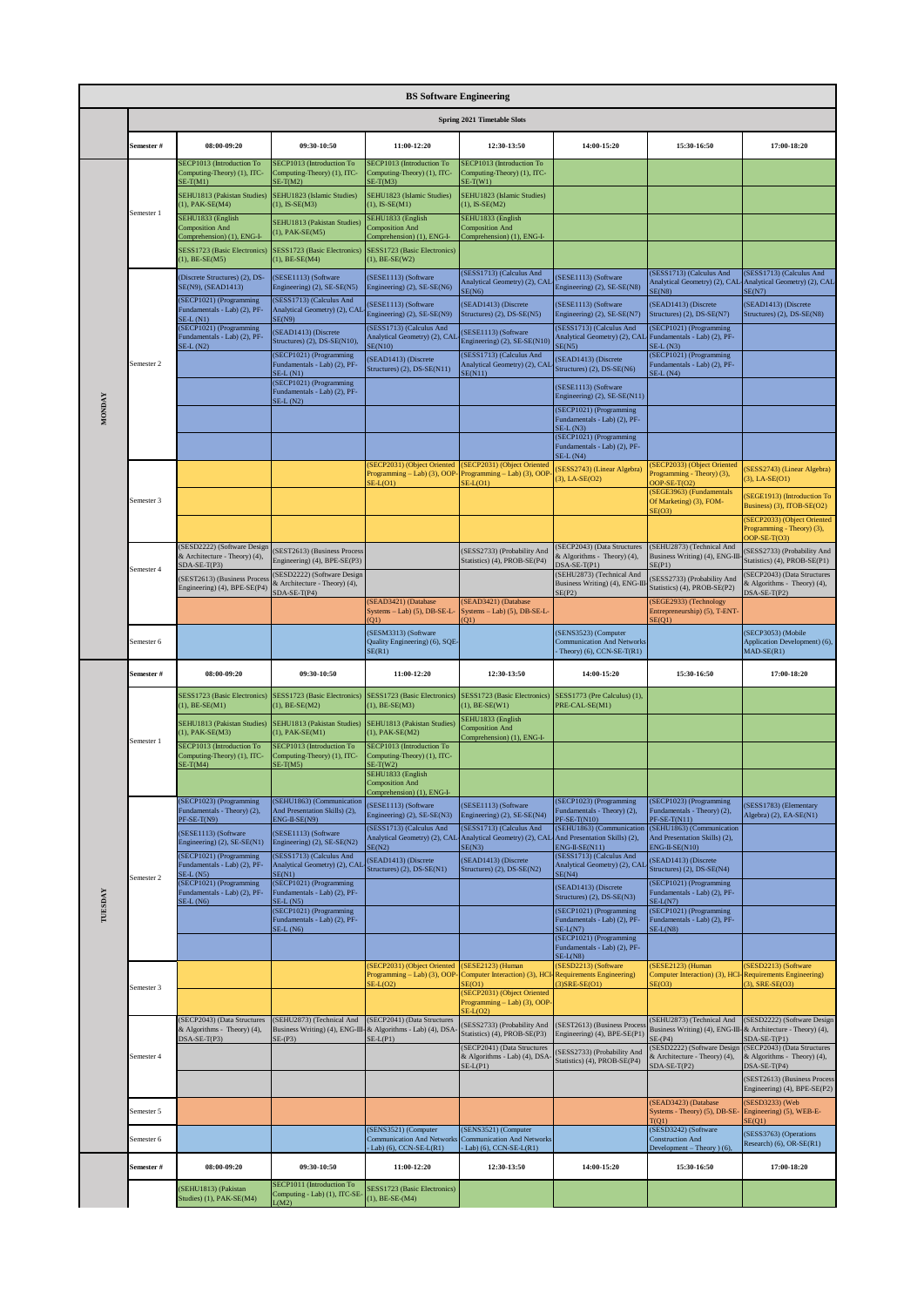|           | Semester 1 | SECP1011 (Introduction To<br>Computing - Lab) (1), ITC-SE-<br>L(M2)          | SECP1011 (Introduction To<br>Computing - Lab) (1), ITC-SE-<br>L(W1)                                                                   | SECP1011 (Introduction To<br>Computing - Lab) (1), ITC-SE-<br>L(M1)                         | SECP1011 (Introduction To<br>Computing - Lab) (1), ITC-SE-<br>L(M1)          |                                                                              |                                                                              |                                                                              |
|-----------|------------|------------------------------------------------------------------------------|---------------------------------------------------------------------------------------------------------------------------------------|---------------------------------------------------------------------------------------------|------------------------------------------------------------------------------|------------------------------------------------------------------------------|------------------------------------------------------------------------------|------------------------------------------------------------------------------|
|           |            | SECP1011 (Introduction To<br>Computing - Lab) (1), ITC-SE-                   |                                                                                                                                       | SECP1011 (Introduction To<br>Computing - Lab) (1), ITC-SE-                                  | SECP1011 (Introduction To<br>Computing - Lab) (1), ITC-SE-                   |                                                                              |                                                                              |                                                                              |
|           |            | (W1)<br>(SECP1023) (Programming<br>Fundamentals - Theory) (2),               | (SECP1023) (Programming<br>Fundamentals - Theory) (2),                                                                                | (M3)<br>(SECP1023) (Programming<br>Fundamentals - Theory) (2),                              | (M3)<br>(SECP1023) (Programming<br>Fundamentals - Theory) (2),               |                                                                              |                                                                              |                                                                              |
|           |            | $PF-SE-T(N1)$<br>(SEHU1863) (Communication<br>And Presentation Skills) (2),  | $PF-SE-T(N2)$<br>(SEHU1863) (Communication<br>And Presentation Skills) (2),                                                           | $PF-SE-T(N3)$<br>(SEHU1863) (Communication<br>And Presentation Skills) (2),                 | $PF-SE-T(N4)$<br>(SEHU1863) (Communication<br>And Presentation Skills) (2),  |                                                                              |                                                                              |                                                                              |
|           |            | $ENG-II-SE(N2)$<br>(SEAD1413) (Discrete                                      | $ENG-II-SE(N1)$<br>(SECP1023) (Programming<br>Fundamentals - Theory) (2),                                                             | $ENG-II-SE(N4)$<br>(SECP1023) (Programming<br>Fundamentals - Theory) (2),                   | $ENG-II-SE(N3)$<br>(SECP1023) (Programming<br>Fundamentals - Theory) (2),    | (SECP1023) (Programming<br>Fundamentals - Theory) (2),                       |                                                                              |                                                                              |
|           | Semester 2 | Structures) (2), DS-SE(N9)                                                   | $PF-SE-T(N5)$<br>(SEHU1863) (Communication                                                                                            | $PF-SE-T(N6)$<br>(SEHU1863) (Communication                                                  | $PF-SE-T(N7)$<br>(SEHU1863) (Communication                                   | $PF-SE-T(N8)$<br>(SEHU1863) (Communication                                   |                                                                              |                                                                              |
|           |            |                                                                              | And Presentation Skills) (2),<br>$ENG-II-(N6)$<br>(SESS1713) (Calculus And                                                            | And Presentation Skills) (2),<br>$ENG-II-(N5)$<br>SESE1113) (Software                       | And Presentation Skills) (2),<br>$ENG-II-(N8)$<br>(SESE1113) (Software       | And Presentation Skills) (2),<br>$ENG-II-(N7)$<br>(SESE1113) (Software       |                                                                              |                                                                              |
|           |            |                                                                              | Analytical Geometry) (2), CAL<br>SE(N9)<br>(SEAD1413) (Discrete                                                                       | Engineering) (2), SE-SE(N9)<br>(SESS1713) (Calculus And                                     | Engineering) (2), SE-SE(N10)<br>(SESS1713) (Calculus And                     | Engineering) (2), SE-SE(N11)                                                 |                                                                              |                                                                              |
| WEDNESDAY |            |                                                                              | Structures) (2), DS-SE(N10)                                                                                                           | <b>SE(N10)</b>                                                                              | Analytical Geometry) (2), CAL-Analytical Geometry) (2), CAL-<br>SE(N11)      |                                                                              |                                                                              |                                                                              |
|           |            | SESD2213) (Software                                                          | (SESE2123) (Human                                                                                                                     | SEAD1413) (Discrete<br>Structures) (2), DS-SE(N11)                                          |                                                                              |                                                                              |                                                                              |                                                                              |
|           |            | <b>Requirements Engineering)</b><br>3), SRE-SE(O2)                           | Computer Interaction) (3), HCI<br>SE(O2)                                                                                              | SESS2743) (Linear Algebra)<br>$(3)$ , LA-SE $(O1)$                                          |                                                                              |                                                                              |                                                                              |                                                                              |
|           | Semester 3 | (SECP2033) (Object Oriented<br>Programming - Theory) (3),<br>$DOP-SE-T(O1)$  | (SEGE1913) (Introduction To<br>Business) (3), ITOB-SE(O1)                                                                             |                                                                                             |                                                                              |                                                                              |                                                                              |                                                                              |
|           |            |                                                                              | (SESS2743) (Linear Algebra)<br>$(3)$ , LA-SE $(O3)$                                                                                   |                                                                                             |                                                                              |                                                                              |                                                                              |                                                                              |
|           |            | (SEST2613) (Business Proces<br>Engineering) (4), BPE-SE(P3)                  | (SECP2041) (Data Structures<br>& Algorithms - Lab) (4), DSA-<br>$SE-L(P3)$                                                            | (SECP2041) (Data Structures<br>& Algorithms - Lab) (4), DSA-<br>$SE-L(P3)$                  | (SECP2043) (Data Structures<br>& Algorithms - Theory) (4),<br>$DSA-SE-T(P1)$ | (SESD2222) (Software Design<br>& Architecture - Theory) (4),<br>SDA-SE-T(P3) |                                                                              |                                                                              |
|           |            |                                                                              |                                                                                                                                       |                                                                                             | (SESS2733) (Probability And<br>Statistics) (4), PROB-SE(P2)                  | SESS2733) (Probability And<br>Statistics) (4), PROB-SE(P1)                   |                                                                              |                                                                              |
|           | Semester 4 |                                                                              |                                                                                                                                       |                                                                                             | (SESD2221) (Software Design<br>& Architecture - Lab) (4),                    | (SECP2043) (Data Structures<br>& Algorithms - Theory) (4),                   |                                                                              |                                                                              |
|           |            |                                                                              |                                                                                                                                       |                                                                                             | $SDA-SE-L(P4)$                                                               | $DSA-SE-T(P2)$<br>(SESD2221) (Software Design<br>& Architecture - Lab) (4),  |                                                                              |                                                                              |
|           | Semester 5 |                                                                              |                                                                                                                                       |                                                                                             | (SESE3133) (Formal Methods<br>In Software Engineering) (5),                  | SDA-SE-L(P4)<br>(SENS3513) (Operating<br>Systems - Theory) (5), OS-SE-       |                                                                              |                                                                              |
|           | Semester 6 |                                                                              |                                                                                                                                       | (SESM3313) (Software<br>Quality Engineering) (6), SQE-                                      | $FM-SE(Q1)$                                                                  | T(Q1)<br>(SENS3523) (Computer<br><b>Communication And Networks</b>           |                                                                              |                                                                              |
|           | Semester # | 08:00-09:20                                                                  | 09:30-10:50                                                                                                                           | SE(R1)<br>11:00-12:20                                                                       | 12:30-13:50                                                                  | Theory) (6), $CCN-SE-T(R1)$<br>14:00-15:20                                   | 15:30-16:50                                                                  | 17:00-18:20                                                                  |
|           |            | SECP1013 (Introduction To<br>Computing -Theory) (1), ITC-                    | SECP1013 (Introduction To<br>Computing -Theory) (1), ITC-                                                                             | SECP1013 (Introduction To<br>Computing -Theory) (1), ITC-                                   | SECP1013 (Introduction To<br>Computing -Theory) (1), ITC-                    |                                                                              |                                                                              |                                                                              |
|           |            | $SE-T(M1)$<br>SEHU1833 (English<br><b>Composition And</b>                    | $SE-T(M2)$<br>SEHU1823 (Islamic Studies)                                                                                              | $SE-T(M3)$<br>SEHU1823 (Islamic Studies)                                                    | $SE-T(W1)$<br>SEHU1823 (Islamic Studies)                                     |                                                                              |                                                                              |                                                                              |
|           |            |                                                                              | $(1)$ , IS-SE $(M3)$                                                                                                                  |                                                                                             |                                                                              |                                                                              |                                                                              |                                                                              |
|           |            | Comprehension) (1), ENG-I-<br>SESS1723 (Basic Electronics)                   | SEHU1813 (Pakistan Studies)                                                                                                           | $(1)$ , IS-SE $(M1)$<br>SEHU1833 (English                                                   | $(1)$ , IS-SE $(M2)$<br>SEHU1833 (English                                    |                                                                              |                                                                              |                                                                              |
|           | Semester 1 | $(1)$ , BE-SE(M5)<br>SECP1011 (Introduction To                               | (1), PAK-SE(M5)<br>SECP1011 (Introduction To                                                                                          | <b>Composition And</b><br>Comprehension) (1), ENG-I-<br><b>SESS1723</b> (Basic Electronics) | <b>Composition And</b><br>Comprehension) (1), ENG-I-                         |                                                                              |                                                                              |                                                                              |
|           |            | Computing - Lab) (1), ITC-SE-<br>(M4)<br><b>SECP1011</b> (Introduction To    | Computing - Lab) (1), ITC-SE-<br>L(M4)<br>SECP1011 (Introduction To                                                                   | $(1)$ , BE-SE(W2)<br>SECP1011 (Introduction To                                              | SECP1011 (Introduction To                                                    |                                                                              |                                                                              |                                                                              |
|           |            | Computing - Lab) (1), ITC-SE-<br>L(W2)                                       | Computing - Lab) (1), ITC-SE-<br>L(W2)                                                                                                | Computing - Lab) (1), ITC-SE-<br>L(M5)                                                      | Computing - Lab) (1), ITC-SE-<br>L(M5)<br>(SESS1713) (Calculus And           | (SESS1713) (Calculus And                                                     | (SESS1713) (Calculus And                                                     | (SESS1713) (Calculus And                                                     |
|           |            | (SESE1113) (Software<br>Engineering) (2), SE-SE(N1)                          | (SESE1113) (Software<br>Engineering) (2), SE-SE(N2)<br>(SESS1713) (Calculus And                                                       | (SESE1113) (Software<br>Engineering) (2), SE-SE(N3)<br>(SESS1713) (Calculus And             | Analytical Geometry) (2), CAL<br>SE(N6)                                      | SE(N5)                                                                       | Analytical Geometry) (2), CAL-Analytical Geometry) (2), CAL-<br>SE(N8)       | Analytical Geometry) (2), CAL<br>SE(N7)                                      |
|           |            | (SECP1023) (Programming<br>Fundamentals - Theory) (2),<br>PF-SE-T(N9)        | Analytical Geometry) (2), CAL-<br>SE(N1)                                                                                              | Analytical Geometry) (2), CAL-<br>SE(N2)                                                    | (SESE1113) (Software<br>Engineering) (2), SE-SE(N4)                          | (SESE1113) (Software<br>Engineering) (2), SE-SE(N7)                          | (SEAD1413) (Discrete<br>Structures) (2), DS-SE(N4)                           |                                                                              |
|           | Semester 2 |                                                                              | (SEHU1863) (Communication<br>And Presentation Skills) (2),<br>$ENG-II-SE(N9)$                                                         | (SEAD1413) (Discrete<br>Structures) (2), DS-SE(N1)                                          | (SESS1713) (Calculus And<br>Analytical Geometry) (2), CAI<br>SE(N3)          | (SESS1713) (Calculus And<br>Analytical Geometry) (2), CAL<br>SE(N4)          | (SEAD1413) (Discrete<br>Structures) (2), DS-SE(N7)                           | SEAD1413) (Discrete<br>Structures) (2), DS-SE(N8)                            |
|           |            |                                                                              | (SESE1113) (Software<br>Engineering) (2), SE-SE(N5)                                                                                   | SESE1113) (Software<br>Engineering) (2), SE-SE(N6)                                          | SEAD1413) (Discrete<br>Structures) (2), DS-SE(N2)                            | (SEAD1413) (Discrete<br>Structures) (2), DS-SE(N3)                           |                                                                              |                                                                              |
| THURSDAY  |            |                                                                              |                                                                                                                                       |                                                                                             | (SEAD1413) (Discrete<br>Structures) (2), DS-SE(N5)                           | SEAD1413) (Discrete<br>Structures) (2), DS-SE(N6)                            |                                                                              |                                                                              |
|           |            |                                                                              |                                                                                                                                       |                                                                                             |                                                                              |                                                                              | SECP2033) (Object Oriented<br>Programming - Theory) (3),<br>OOP-SE-T(O2)     | SEGE1913) (Introduction To<br>Business) (3), ITOB-SE(O2)                     |
|           | Semester 3 |                                                                              |                                                                                                                                       |                                                                                             |                                                                              |                                                                              | (SESD2213) (Software<br><b>Requirements Engineering)</b><br>3). SRE-SE-(O1). | (SESE2123) (Human<br>Computer Interaction) (3), HCI<br>E(O1)                 |
|           |            |                                                                              |                                                                                                                                       |                                                                                             |                                                                              |                                                                              | (SEGE3963) (Fundamentals<br>Of Marketing) (3), FOM-                          | SECP2033) (Object Oriented<br>Programming - Theory) (3),                     |
|           |            | (SECP2043) (Data Structures<br>& Algorithms - Theory) (4),                   | (SESD2221) (Software Design<br>& Architecture - Lab) (4),                                                                             | (SESD3233) (Web<br>Engineering) (5), WEB-E-                                                 | (SESD2221) (Software Design<br>& Architecture - Lab) (4),                    | (SESD2221) (Software Design<br>& Architecture - Lab) (4),                    | SE(O3)<br>(SECP2041) (Data Structures<br>& Algorithms - Lab) (4), DSA        | $DOP-SE-T(O3)$<br>SEHU2873) (Technical And<br>Business Writing) (4), ENG-III |
|           | Semester 4 | $DSA-SE-T(P3)$<br>(SEHU2873) (Technical And                                  | SDA-SE-L(P2)<br>(SEHU2873) (Technical And<br>Business Writing) (4), ENG-III-Business Writing) (4), ENG-III-& Architecture - Lab) (4), | SE(01)<br>(SESD2221) (Software Design                                                       | $SDA-SE-L(P1)$                                                               | SDA-SE-L(P1)<br>(SECP2041) (Data Structures<br>& Algorithms - Lab) (4), DSA- | $SE-L(P2)$                                                                   | SE(PI)                                                                       |
|           |            | SE(P4)                                                                       | SE(P3)                                                                                                                                | $SDA-SE-L(P2)$<br>(SECP2043) (Data Structures<br>& Algorithms - Theory) (4),                |                                                                              | $SE-L(P2)$                                                                   |                                                                              |                                                                              |
|           | Semester 5 |                                                                              |                                                                                                                                       | $DSA-SE-T(P4)$<br>(SESD3233) (Web<br>Engineering) (5), WEB-E-                               |                                                                              | (SENS3511) (Operating<br>Systems - Lab) (5), OS-SE-                          | (SENS3511) (Operating<br>Systems - Lab) (5), OS-SE-                          | SESE3133) (Formal Methods<br>in Software Engineering) (5),                   |
|           | Semester 6 |                                                                              |                                                                                                                                       | SE(01)                                                                                      |                                                                              | L(O1)<br>(SESD3242) (Software<br><b>Construction And</b>                     | L(O1)<br>(SECP3053) (Mobile<br>Application Development) (6),                 | $M-SE(01)$                                                                   |
|           | Semester # | 08:00-09:20                                                                  | 09:30-10:50                                                                                                                           | 11:00-12:20                                                                                 | 12:30-13:50                                                                  | Development - Theory ) (6).<br>14:00-15:20                                   | $MAD-SE(R1)$<br>15:30-16:50                                                  | 17:00-18:20                                                                  |
|           |            | <b>SESS1723 (Basic Electronics</b>                                           | SESS1723 (Basic Electronics)                                                                                                          | SESS1723 (Basic Electronics)                                                                |                                                                              | SESS1723 (Basic Electronics)                                                 |                                                                              |                                                                              |
|           |            | $(1)$ , BE-SE $(M1)$<br>SEHU1813 (Pakistan Studies)                          | $(1)$ , BE-SE $(M2)$<br>SEHU1813 (Pakistan Studies)                                                                                   | $(1)$ , BE-SE(M3)<br>SEHU1813 (Pakistan Studies)                                            | <b>Juma Break</b>                                                            | $(1)$ , BE-SE(W1)<br>SESS1773 (Pre Calculus) (1),                            |                                                                              |                                                                              |
|           | Semester 1 | (1), PAK-SE(M3)<br>SECP1013 (Introduction To<br>Computing -Theory) (1), ITC- | $(1)$ , PAK-SE $(M1)$<br>SECP1013 (Introduction To<br>Computing -Theory) (1), ITC-                                                    | 1), PAK-SE(M2)<br>SECP1013 (Introduction To<br>Computing -Theory) (1), ITC-                 | <b>Juma Break</b><br><b>Juma Break</b>                                       | PRE-CAL-SE(M1)                                                               |                                                                              |                                                                              |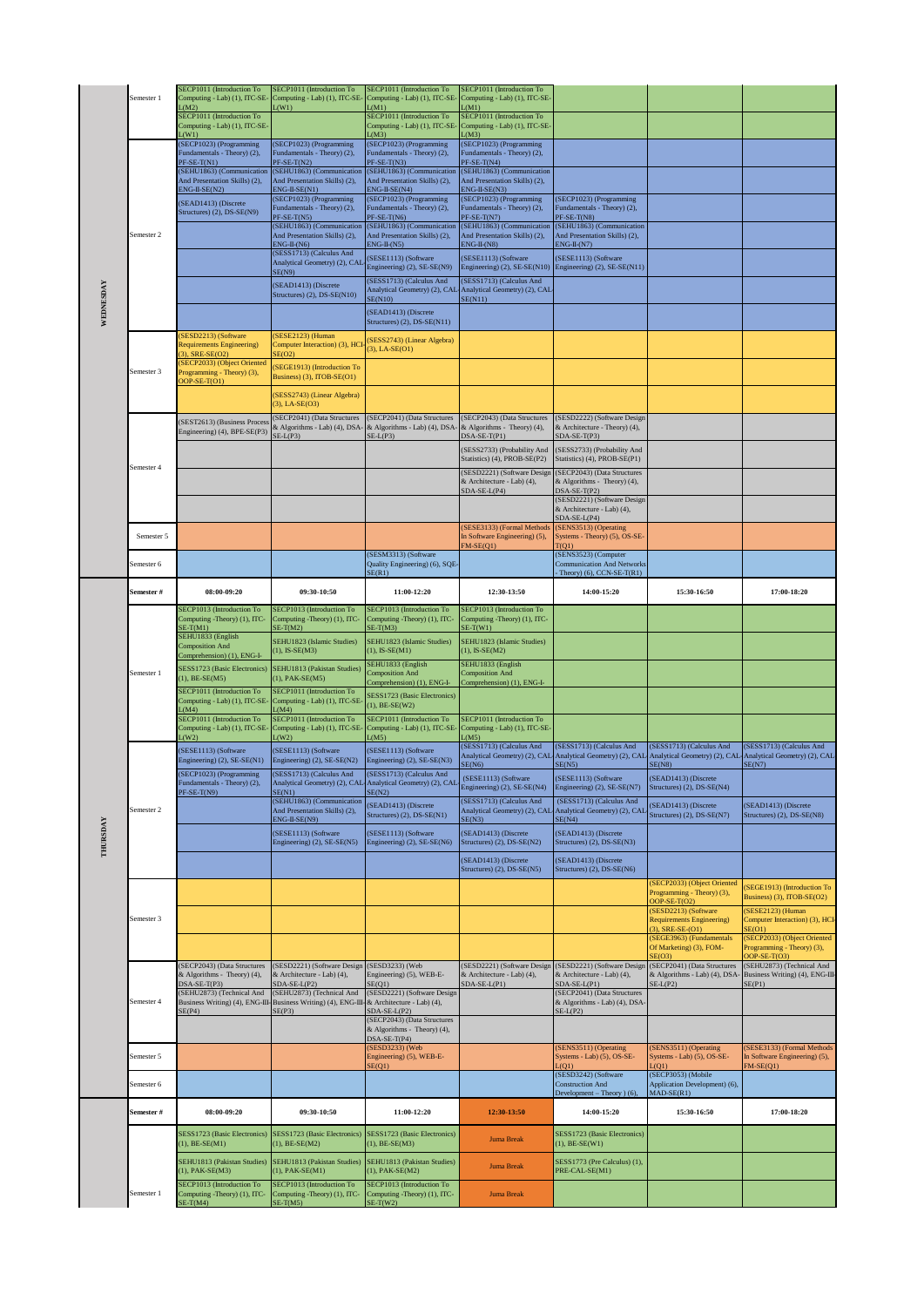|        |            | SEHU1823 (Islamic Studies)<br>$(1)$ , IS-SE $(M5)$                            | SEHU1833 (English<br><b>Composition And</b><br>Comprehension) (1), ENG-I-                                       | SEHU1823 (Islamic Studies)<br>$(1)$ , IS-SE $(M4)$                             | <b>Juma Break</b> |                                                                                                 |                                                                                |                                                                               |
|--------|------------|-------------------------------------------------------------------------------|-----------------------------------------------------------------------------------------------------------------|--------------------------------------------------------------------------------|-------------------|-------------------------------------------------------------------------------------------------|--------------------------------------------------------------------------------|-------------------------------------------------------------------------------|
|        |            |                                                                               |                                                                                                                 | SEHU1833 (English<br><b>Composition And</b><br>Comprehension) (1), ENG-I-      | <b>Juma Break</b> |                                                                                                 |                                                                                |                                                                               |
|        |            | (SECP1023) (Programming<br>Fundamentals - Theory) (2),<br>$PF-SE-T(N5)$       | (SECP1023) (Programming<br>Fundamentals - Theory) (2),<br>PF-SE-T(N6)                                           | (SECP1023) (Programming<br>Fundamentals - Theory) (2),<br>$PF-SE-T(N3)$        | <b>Juma Break</b> | (SECP1023) (Programming<br>Fundamentals - Theory) (2),<br>PF-SE-T(N7)                           | (SEHU1863) (Communication<br>And Presentation Skills) (2),<br>ENG-II-SE(N7)    |                                                                               |
|        |            | (SEHU1863) (Communication<br>And Presentation Skills) (2),<br>ENG-II-SE(N6)   | (SEHU1863) (Communication<br>And Presentation Skills) (2),<br>ENG-II-SE(N5)                                     | (SEHU1863) (Communication<br>And Presentation Skills) (2),<br>ENG-II-SE(N4)    | <b>Juma Break</b> | (SECP1023) (Programming<br>Fundamentals - Theory) (2),<br>PF-SE-T(N4)                           | (SECP1023) (Programming<br>Fundamentals - Theory) (2),<br>PF-SE-T(N8)          | (SEHU1863) (Communication<br>And Presentation Skills) (2),<br>ENG-II-SE(N8)   |
| FRIDAY | Semester 2 | (SECP1023) (Programming<br>Fundamentals - Theory) (2),<br>PF-SE-T(N1)         | (SECP1023) (Programming<br>Fundamentals - Theory) (2),<br>$PF-SE-T(N2)$                                         |                                                                                | <b>Juma Break</b> | (SECP1021) (Programming<br>Fundamentals - Lab) (2), PF-<br>$SE-L(N10)$                          | (SECP1021) (Programming<br>Fundamentals - Lab) (2), PF-<br>$SE-L(N10)$         |                                                                               |
|        |            | (SEHU1863) (Communication<br>And Presentation Skills) (2),<br>$ENG-II-SE(N2)$ | (SEHU1863) (Communication<br>And Presentation Skills) (2),<br>ENG-II-SE(N1)                                     |                                                                                | <b>Juma Break</b> | (SECP1021) (Programming<br>Fundamentals - Lab) (2), PF-<br>$SE-L(N11)$                          | (SECP1021) (Programming<br>Fundamentals - Lab) (2), PF-<br>$SE-L(N11)$         |                                                                               |
|        |            | (SECP1021) (Programming<br>Fundamentals - Lab) (2), PF-<br>SE-L(N9)           | (SECP1021) (Programming<br>Fundamentals - Lab) (2), PF-<br>SE-L(N9)                                             |                                                                                | <b>Juma Break</b> | (SEHU1863) (Communication<br>And Presentation Skills) (2),<br>ENG-II-SE(N3)                     |                                                                                |                                                                               |
|        |            |                                                                               |                                                                                                                 | (SECP2031) (Object Oriented<br>Programming - Lab) (3), OOP-<br>$SE-L(O3)$      | <b>Juma Break</b> | (SECP2033) (Object Oriented<br>Programming - Theory) (3),<br>OOP-SE-T(O1)                       | SRE-SE(O2) (SESD2213)<br>(Software Requirements<br>Engineering) (3)            | <b>HCI-SE(O2) (SESE2123)</b><br>(Human Computer Interaction)<br>3)            |
|        | Semester 3 |                                                                               |                                                                                                                 |                                                                                | <b>Juma Break</b> | (SECP2031) (Object Oriented HCI-SE(O3) (SESE2123)<br>Programming - Lab) (3), OOP-<br>$SE-L(O3)$ | (Human Computer Interaction)<br>(3)                                            | SRE-SE(O3) (SESD2213)<br>(Software Requirements)<br>Engineering) (3)          |
|        |            |                                                                               |                                                                                                                 |                                                                                | <b>Juma Break</b> |                                                                                                 | (SEGE1913) (Introduction To<br>Business) (3), ITOB-SE(O1)                      |                                                                               |
|        | Semester 4 |                                                                               |                                                                                                                 | (SESD2222) (Software Design<br>& Architecture - Theory) (4),<br>$SDA-SE-T(P1)$ | <b>Juma Break</b> | (SEHU2873) (Technical And<br>Business Writing) (4), ENG-III<br>SE(P2)                           | (SEST2613) (Business Process<br>Engineering) (4), BPE-SE(P4)                   | (SESD2222) (Software Design)<br>& Architecture - Theory) (4),<br>SDA-SE-T(P4) |
|        |            |                                                                               |                                                                                                                 |                                                                                | <b>Juma Break</b> |                                                                                                 | (SESD2222) (Software Design<br>& Architecture - Theory) (4),<br>$SDA-SE-T(P2)$ | (SEST2613) (Business Process<br>Engineering) (4), BPE-SE(P2)                  |
|        | Semester 5 |                                                                               |                                                                                                                 |                                                                                | <b>Juma Break</b> | (SEGE2933) (Technology<br>Entrepreneurship) (5), T-ENT-<br>SE(O1)                               | (SEAD3423) (Database<br>Systems - Theory) (5), DB-SE-<br>T(Q1)                 | (SENS3513) (Operating<br>Systems - Theory) (5), OS-SE-<br>T(Q1)               |
|        | Semester 6 | (SESS3763) (Operations<br>Research) (6), OR-SE(R1)                            | (SESD3241) (Software<br><b>Construction And</b><br>Development - Lab $(6)$ , SCD-Development - Lab $(6)$ , SCD- | (SESD3241) (Software<br><b>Construction And</b>                                | <b>Juma Break</b> |                                                                                                 |                                                                                |                                                                               |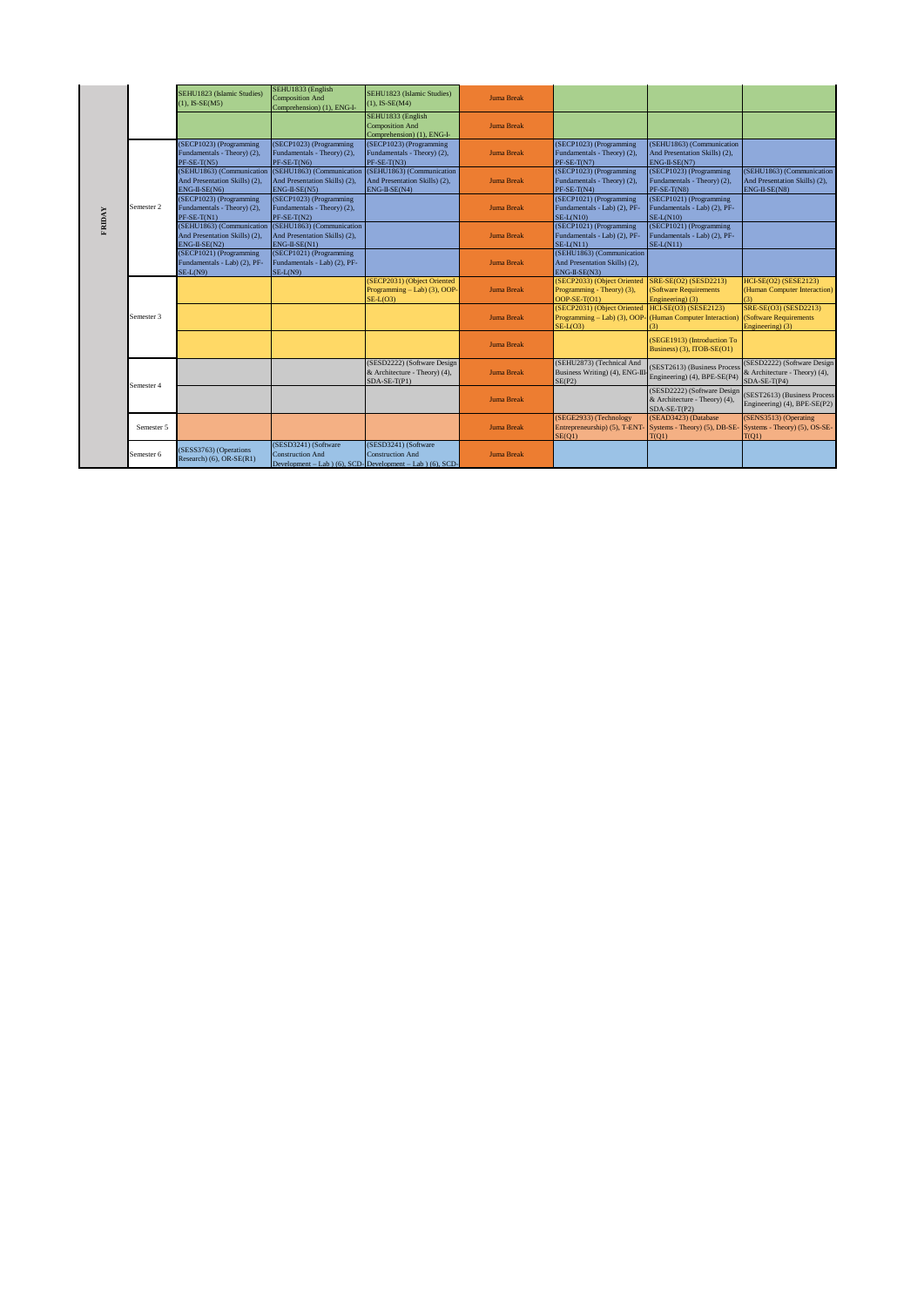|                 | <b>ADP-Computer Science</b> |             |             |             |                             |                                                               |                                                                     |                                                            |  |  |
|-----------------|-----------------------------|-------------|-------------|-------------|-----------------------------|---------------------------------------------------------------|---------------------------------------------------------------------|------------------------------------------------------------|--|--|
|                 |                             |             |             |             | Spring 2021 Timetable Slots |                                                               |                                                                     |                                                            |  |  |
|                 | Semester #                  | 08:00-09:20 | 09:30-10:50 | 11:00-12:20 | 12:30-13:50                 | 14:00-15:20                                                   | 15:30-16:50                                                         | 17:00-18:20                                                |  |  |
|                 |                             |             |             |             |                             | ITC, Introduction to<br>Computing, CACS1513                   | LT, Introduction to logic,<br><b>CAHU2833</b>                       | ENG-1, Functional English,<br><b>CAHU1823</b>              |  |  |
|                 | Semester 1                  |             |             |             |                             | CAL1, Calculus and<br><b>Analytical Geometry.</b><br>CASS1713 | FA, Introduction to Financial<br>Accounting, CAMG1923               | P&IS, Pakistan & Islamic<br>Studies, CAHU1864              |  |  |
|                 |                             |             |             |             |                             | PF, Programming<br>Fundamentals, CACP1013                     | CAL2, Calculus II, CASS2733                                         | PP, Ethics and Professional<br>Practices, CAGE2963         |  |  |
| <b>MONDAY</b>   | Semester 2                  |             |             |             |                             | DB, Introduction to Database<br>Systems, CADB2313             | <b>ENG-II</b> , Communication<br>Skills, CAHU1873                   | WEB-ADP, Web<br>Programming, CASE2163                      |  |  |
|                 |                             |             |             |             |                             | WEB-ADP, Web<br>Programming, CASE2163                         | <b>ENG-II, Communication</b><br>Skills, CAHU1873                    | DB, Introduction to Database<br>Systems, CADB2313          |  |  |
|                 | Semester 3                  |             |             |             |                             | OOP, Object Oriented<br>Programming, CACP1023,                | NF(L), Networking<br>Fundamentals, CS3513                           | PS, Pakistan Studies,<br>CSHU1892, L31                     |  |  |
|                 | Semester 4                  |             |             |             |                             | CALC, Calculus and<br>Analytical Geometry,<br>CSSS1713, L41   | NF(L), Networking &<br>Fundamentals, CS3513                         | MAD, Mobile Applications<br>Developments, CACP2063         |  |  |
|                 | Semester #                  | 08:00-09:20 | 09:30-10:50 | 11:00-12:20 | 12:30-13:50                 | 14:00-15:20                                                   | 15:30-16:50                                                         | 17:00-18:20                                                |  |  |
|                 | Semester 1                  |             |             |             |                             | CAL1, Calculus and<br>Analytical Geometry,<br>CASS1713        | FA, Introduction to Financial<br>Accounting, CAMG1923               | P&IS, Pakistan & Islamic<br>Studies, CAHU1864              |  |  |
|                 |                             |             |             |             |                             | ITC, Introduction to<br>Computing, CACS1513                   | LT, Introduction to logic,<br><b>CAHU2833</b>                       | ENG-1, Functional English,<br><b>CAHU1823</b>              |  |  |
| TUESDAY         |                             |             |             |             |                             | DB, Introduction to Database<br>Systems, CADB2313             | <b>ENG-II, Communication</b><br>Skills, CAHU1873                    | WEB-ADP, Web<br>Programming, CASE2163                      |  |  |
|                 | Semester 2                  |             |             |             |                             | PF, Programming<br>Fundamentals, CACP1013                     | CAL2, Calculus II, CASS2733                                         | PP, Ethics and Professional<br>Practices, CAGE2963         |  |  |
|                 |                             |             |             |             |                             | PP, Ethics and Professional<br>Practices, CAGE2963            | CAL2, Calculus II, CASS2733                                         | PF, Programming<br>Fundamentals, CACP1013                  |  |  |
|                 | Semester 3                  |             |             |             |                             | ENG-III(L) English Advanced<br>Writing, CAHU2813              | CALC, Calculus and<br><b>Analytical Geometry,</b><br>CSSS1713, L31  | FCS(L), Finance for Computer<br>Science, FIN4123           |  |  |
|                 | Semester 4                  |             |             |             |                             | ENG-III(L), English Advanced<br>Writing, CAHU2813             | OS, Operating Systems,<br>CACS2553, L41                             | FCS(L), Finance for Computer<br>Science, FIN4123           |  |  |
|                 | Semester #                  | 08:00-09:20 | 09:30-10:50 | 11:00-12:20 | 12:30-13:50                 | 14:00-15:20                                                   | 15:30-16:50                                                         | 17:00-18:20                                                |  |  |
|                 | Semester 1                  |             |             |             |                             | ITC, Introduction to<br>Computing, CACS1513                   | LT, Introduction to logic,<br><b>CAHU2833</b>                       | ENG-1, Functional English,<br><b>CAHU1823</b>              |  |  |
|                 |                             |             |             |             |                             | CAL1, Calculus and<br>Analytical Geometry,<br>CASS1713        | FA, Introduction to Financial<br>Accounting, CAMG1923               | P&IS, Pakistan & Islamic<br>Studies, CAHU1864              |  |  |
|                 |                             |             |             |             |                             | PF, Programming<br>Fundamentals, CACP1013                     | CAL2, Calculus II, CASS2733                                         | PP, Ethics and Professional<br>Practices, CAGE2963         |  |  |
| <b>THURSDAY</b> | Semester 2                  |             |             |             |                             | DB, Introduction to Database<br>Systems, CADB2313             | ENG-II, Communication<br>Skills, CAHU1873                           | WEB-ADP, Web<br>Programming, CASE2163                      |  |  |
|                 |                             |             |             |             |                             | WEB-ADP, Web<br>Programming, CASE2163                         | ENG-II, Communication<br>Skills, CAHU1873                           | DB, Introduction to Database<br>Systems, CADB2313          |  |  |
|                 | Semester 3                  |             |             |             |                             | OOP, Object Oriented<br>Programming, CACP1023,                | <b>NF(L)</b> , Networking<br>Fundamentals, CS3513                   | PS, Pakistan Studies,<br>CSHU1892, L31                     |  |  |
|                 | Semester 4                  |             |             |             |                             | CALC, Calculus and<br>Analytical Geometry.                    | NF(L), Networking &<br>Fundamentals, CS3513                         | <b>MAD, Mobile Applications</b><br>Developments, CACP2063, |  |  |
|                 | Semester #                  | 08:00-09:20 | 09:30-10:50 | 11:00-12:20 | 12:30-13:50                 | 14:00-15:20                                                   | 15:30-16:50                                                         | 17:00-18:20                                                |  |  |
|                 | Semester 1                  |             |             |             | <b>Juma Break</b>           | CAL1, Calculus and<br>Analytical Geometry,<br>CASS1713        | FA, Introduction to Financial<br>Accounting, CAMG1923               | <b>P&amp;IS</b> , Pakistan & Islamic<br>Studies, CAHU1864  |  |  |
|                 |                             |             |             |             | <b>Juma Break</b>           | <b>ITC</b> , Introduction to<br>Computing, CACS1513           | LT, Introduction to logic,<br><b>CAHU2833</b>                       | ENG-1, Functional English,<br><b>CAHU1823</b>              |  |  |
| <b>FRIDAY</b>   |                             |             |             |             | <b>Juma Break</b>           | DB, Introduction to Database<br>Systems, CADB2313             | ENG-II, Communication<br>Skills, CAHU1873                           | WEB-ADP, Web<br>Programming, CASE2163                      |  |  |
|                 | Semester 2                  |             |             |             | <b>Juma Break</b>           | PF, Programming<br>Fundamentals, CACP1013                     | CAL2, Calculus II, CASS2733                                         | PP, Ethics and Professional<br>Practices, CAGE2963         |  |  |
|                 |                             |             |             |             | <b>Juma Break</b>           | PP, Ethics and Professional<br>Practices, CAGE2963            | CAL2, Calculus II, CASS2733                                         | PF, Programming<br>Fundamentals, CACP1013                  |  |  |
|                 | Semester 3                  |             |             |             | <b>Juma Break</b>           | ENG-III(L) English Advanced<br>Writing, CAHU2813              | CALC, Calculus and<br><b>Analytical Geometry,</b><br><b>SSS1713</b> | FCS(L), Finance for Computer<br>Science, FIN4123           |  |  |
|                 | Semester 4                  |             |             |             | <b>Juma Break</b>           | ENG-III(L), English Advanced<br>Writing, CAHU2813             | OS, Operating Systems,<br>CACS2553, L41                             | FCS(L), Finance for Computer<br>Science, FIN4123           |  |  |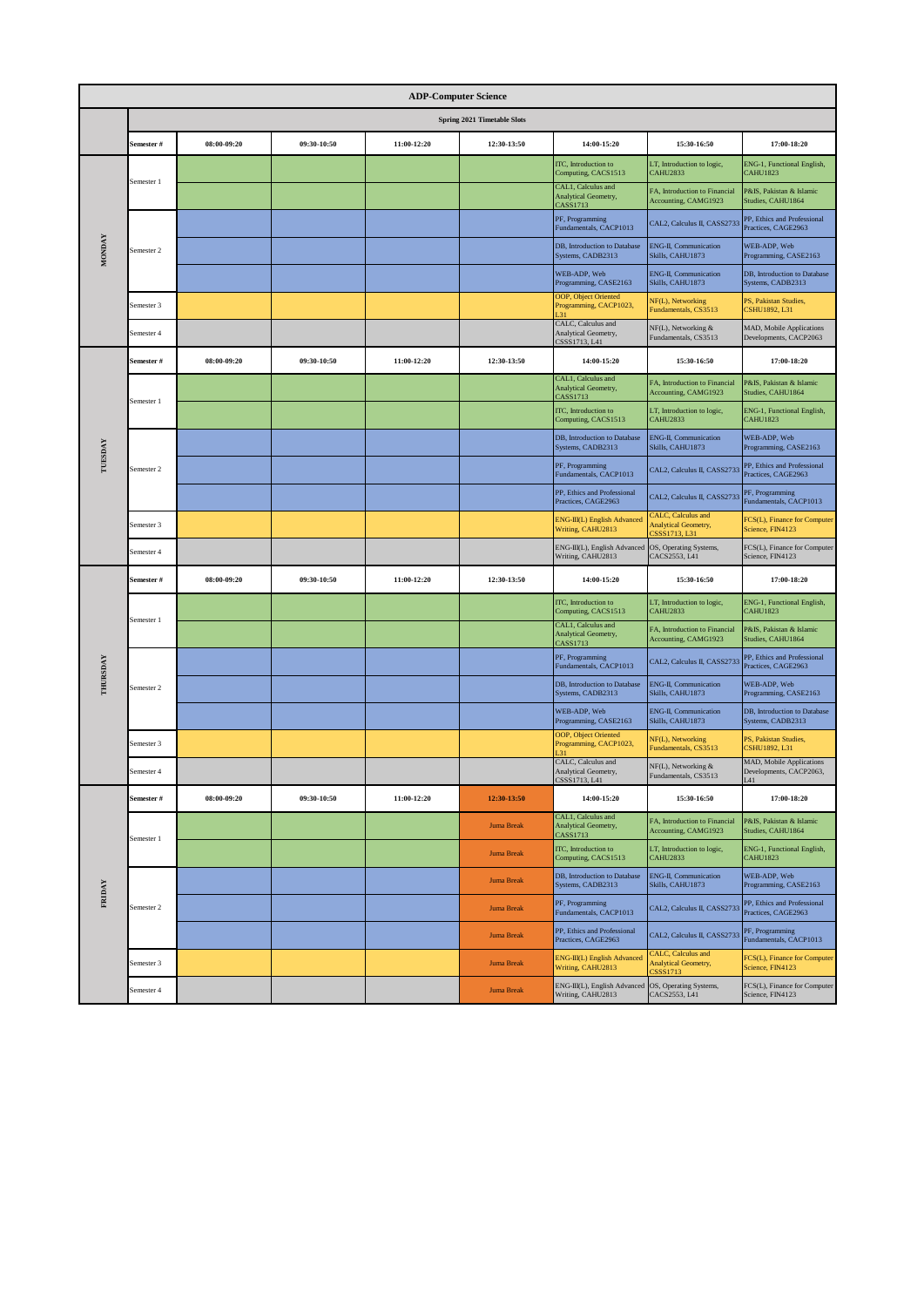|               | <b>MS Computer Science</b> |             |             |             |                             |             |                                                                                                            |                                                                  |  |  |
|---------------|----------------------------|-------------|-------------|-------------|-----------------------------|-------------|------------------------------------------------------------------------------------------------------------|------------------------------------------------------------------|--|--|
|               |                            |             |             |             | Spring 2021 Timetable Slots |             |                                                                                                            |                                                                  |  |  |
|               | Semester #                 | 08:00-09:20 | 09:30-10:50 | 11:00-12:20 | 12:30-13:50                 | 14:00-15:20 | 18:30-19:50                                                                                                | 20:00-21:20                                                      |  |  |
| <b>MONDAY</b> | Semester 1                 |             |             |             |                             |             | Advanced Algorithm Analysis, Advanced Theory of<br>CSAC5613, MSCS, A, S21, R-Computation, CSSC5333,<br>007 | MSCS, A, S21, R-006                                              |  |  |
|               | Semester #                 | 08:00-09:20 | 09:30-10:50 | 11:00-12:20 | 12:30-13:50                 | 14:00-15:20 | 18:30-19:50                                                                                                | 20:00-21:20                                                      |  |  |
| TUESDAY       | Semester 1                 |             |             |             |                             |             | Research Methodology,<br>CSST5663, MSCS, A, S21, R-<br>007                                                 |                                                                  |  |  |
|               | Semester 2                 |             |             |             |                             |             | Applied Image Processing,<br>CSIP6123, MSCS, A, F20, R-<br>006                                             | Computational Intelligence,<br>CSCI7233, MSCS, A, F20, R-<br>006 |  |  |
| WEDNESDAY     | Semester #                 | 08:00-09:20 | 09:30-10:50 | 11:00-12:20 | 12:30-13:50                 | 14:00-15:20 | 18:30-19:50                                                                                                | 20:00-21:20                                                      |  |  |
|               | Semester 1                 |             |             |             |                             |             | <b>Advanced Algorithm Analysis,</b><br>CSAC5613, MSCS, A, S21, R-Computation, CSSC5333,<br>007             | Advanced Theory of<br>MSCS, A, S21, R-006                        |  |  |
|               | Semester #                 | 08:00-09:20 | 09:30-10:50 | 11:00-12:20 | 12:30-13:50                 | 14:00-15:20 | 18:30-19:50                                                                                                | 20:00-21:20                                                      |  |  |
| THURSDAY      | Semester 1                 |             |             |             |                             |             | Research Methodology,<br>CSST5663, MSCS, A, S21, R-<br>007                                                 |                                                                  |  |  |
|               | Semester 2                 |             |             |             |                             |             | Applied Image Processing,<br>CSIP6123, MSCS, A, F20, R-<br>006                                             | Computational Intelligence,<br>CSCI7233, MSCS, A, F20, R-<br>006 |  |  |